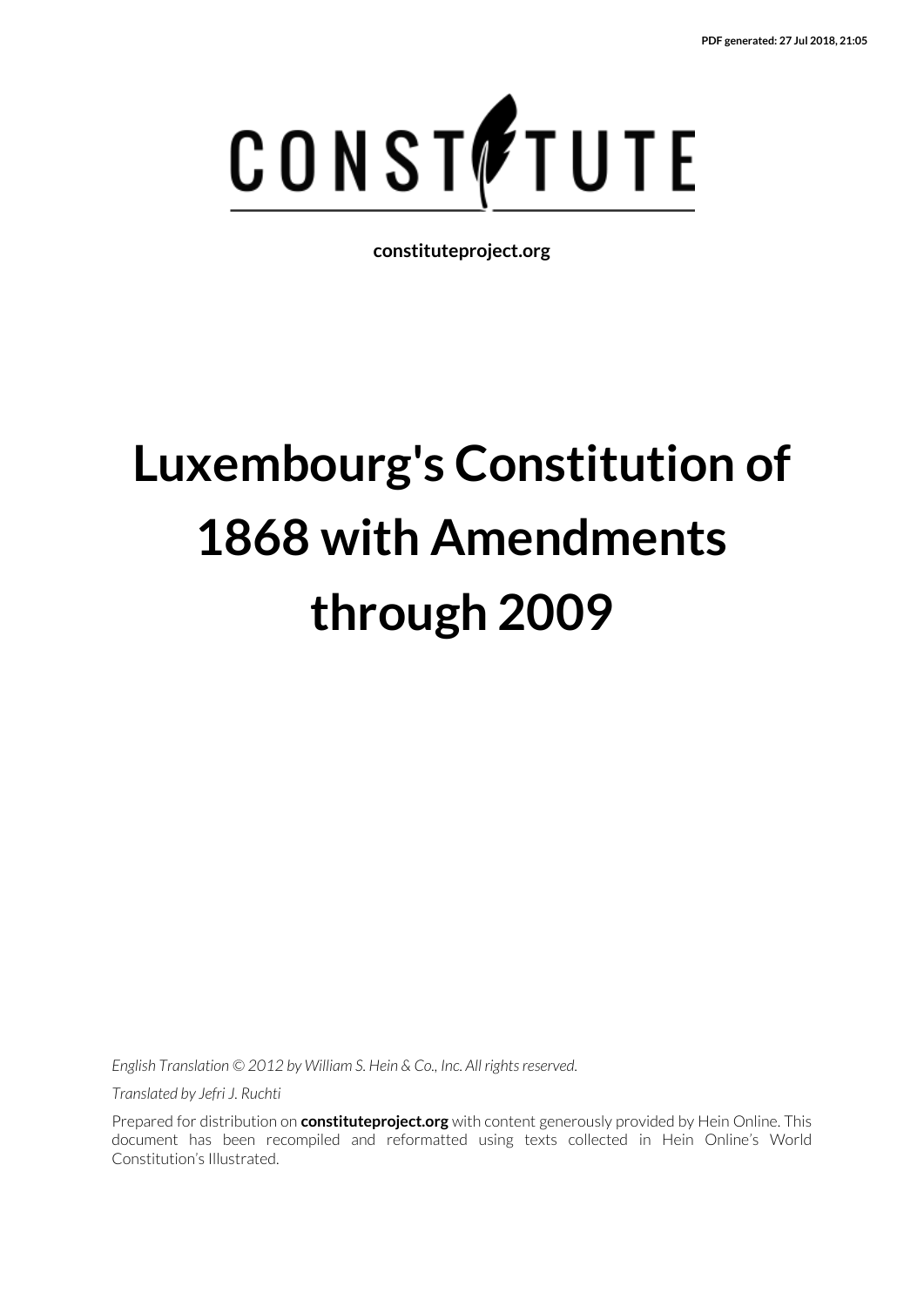### **Table of contents**

| Chapter I: Of the State, of its Territory and the Grand Duke 3 |
|----------------------------------------------------------------|
|                                                                |
|                                                                |
|                                                                |
|                                                                |
|                                                                |
|                                                                |
|                                                                |
|                                                                |
|                                                                |
|                                                                |
|                                                                |
|                                                                |
|                                                                |
|                                                                |
|                                                                |
|                                                                |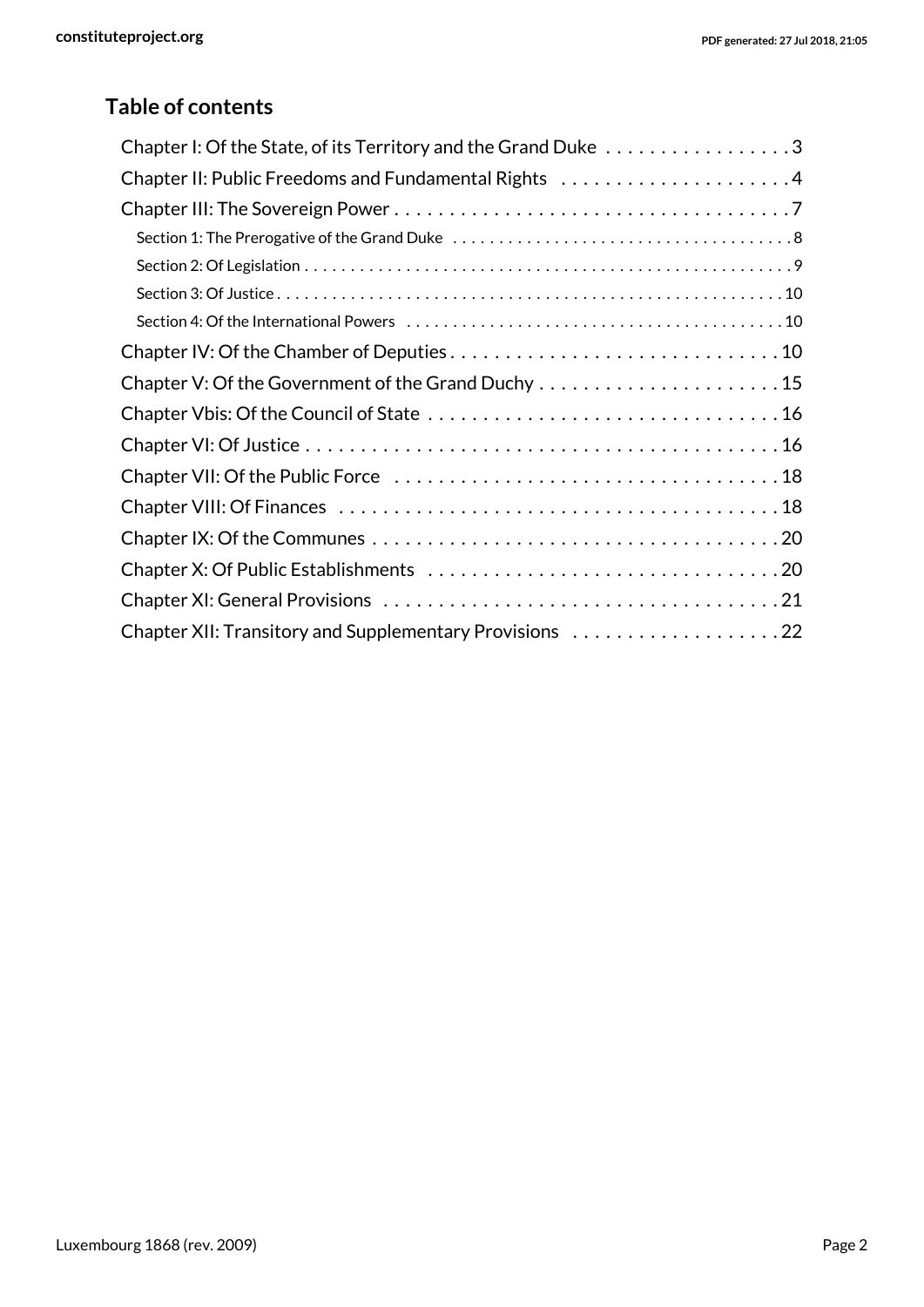# <span id="page-2-0"></span>**Chapter I: Of the State, of its Territory and the Grand Duke**

### **Article 1**

The Grand Duchy of Luxembourg is a democratic, free, independent and indivisible State.

### **Article 2**

The boundaries and chief towns of the judicial or administrative districts, of the cantons and of the communes may only be changed by virtue of a law.

The Crown of the Grand Duchy is hereditary within the family of Nassau conforming to the Pact of 30 June 1783, to Article 71 of the Treaty of Vienna of 9 June 1815, and to Article 1 of the Treaty of London of 11 May 1867.

### **Article 4**

The person of the grand Duke is inviolable.

### **Article 5**

- **1.** The Grand Duke of Luxembourg attains his majority on the completion of eighteen years of age. When he accedes to the throne, he takes, as soon as possible, in the presence of the Chamber of Deputies or of a deputation appointed by it, the following oath:
- **2.** "I swear to observe the Constitution and the laws of the Grand Duchy of Luxembourg, to maintain the national independence and integrity of the territory, as well as public and individual freedoms."

<span id="page-2-4"></span><span id="page-2-3"></span>If on the death of the Grand Duke, His successor is a minor, the regency is exercised conforming to the Family Pact.

<span id="page-2-1"></span>If the Grand Duke finds it impossible to reign, the regency is provided for as in the case of minority.

In the case of vacancy of the throne, the Chamber provides for the regency provisionally. A new Chamber, convoked with the double numbers within thirty days, provides for the vacancy definitely.

• Oaths to abide by constitution **Article 8**

<span id="page-2-5"></span>When he enters into his functions, the Regent takes the following oath:

<span id="page-2-2"></span>• Head of state selection **Article 3** • Head of state replacement

• Minimum age of head of state • Head of state replacement

• Oaths to abide by constitution

• Oaths to abide by constitution

• Minimum age of head of state **Article 6** 

• Head of state replacement<br>• Head of state term length

• Head of state replacement **Article 7**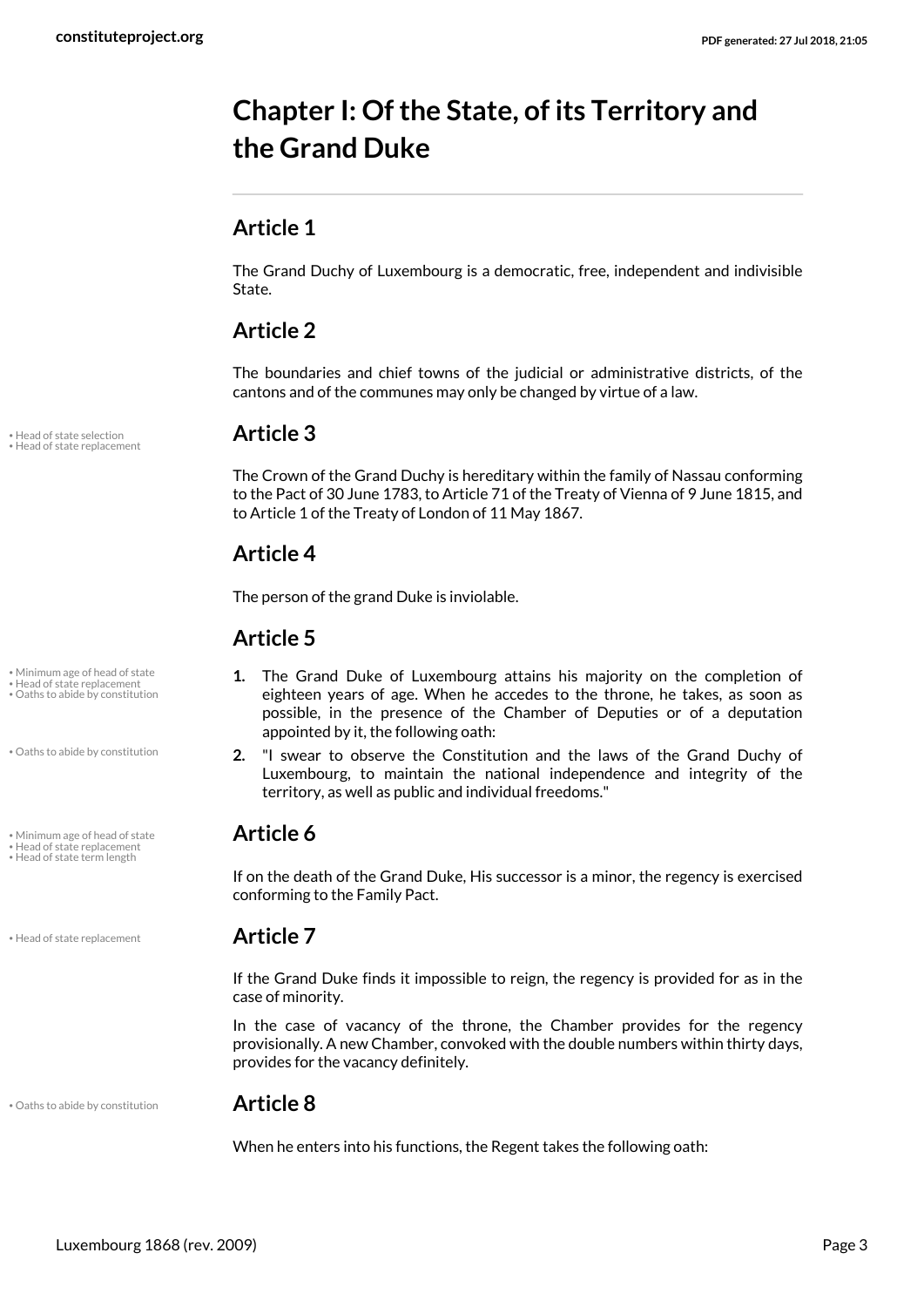"I swear fidelity to the Grand Duke. I swear to observe the Constitution and the laws of the country."

# <span id="page-3-0"></span>**Chapter II: Public Freedoms and Fundamental Rights**

#### **Article 9**

<span id="page-3-12"></span><span id="page-3-4"></span><span id="page-3-1"></span>The status of Luxembourger is acquired, retained and lost in accordance with the rules determined by civil law.

This Constitution and other laws concerning political rights determine those which are, beyond this quality, conditions necessary for the exercise of these rights.

By derogation of the preceding paragraph, the law can confer the exercise of political rights on non-Luxembourgers.

#### **Article 10**

[Abrogated]

<span id="page-3-2"></span>**Article 11**

#### **Article 10bis**

• General guarantee of equality **1.** Luxembourgers are equal before the law.

• Requirements for birthright citizenship • Right to renounce citizenship • Conditions for revoking citizenship

- <span id="page-3-7"></span>
- Equality regardless of gender

<span id="page-3-10"></span>• Right to privacy

- Right to join trade unions
- <span id="page-3-15"></span><span id="page-3-14"></span>Right to work • Right to strike
- Right to health care
- <span id="page-3-8"></span>
- Right to safe work environment Right to reasonable standard of living

• Right to establish a business • Right to choose occupation

- **•** Right to found a family **1.** The State guarantees the natural rights of the human person and of the family.
	- **2.** Women and men are equal in rights and duties. The State sees to active promotion of elimination of impediments which may exist in matters of equality between women and men.

<span id="page-3-3"></span>**2.** They are admissible to all public, civil and military employment; the law determines the admissibility of non-Luxembourgers for such employment.

- **3.** The State guarantees the protection of private life, save the exceptions established by the law.
- <span id="page-3-9"></span>**4.** The law guarantees the right to work and the State sees to [the] assurance to each citizen [of] the exercise of this right. The law guarantees the syndical freedom and organizes the right to strike.
- <span id="page-3-13"></span><span id="page-3-11"></span>**5.** The law regulates as to their principles[:] social security, the protection of health, the rights of workers, [and] the struggle against poverty and social integration of citizens affected by a handicap.
- <span id="page-3-6"></span><span id="page-3-5"></span>**6.** The freedom of commerce and industry, the exercise of liberal professions and of agricultural labor are guaranteed, save for the restrictions established by the law.

In matters of exercise of the liberal professions, the power to make regulations may be granted to professional organs endowed with civil personality.

The law can submit these regulations to procedures of adoption, amendment or suspension without prejudice to the attributions of judicial or administrative tribunals.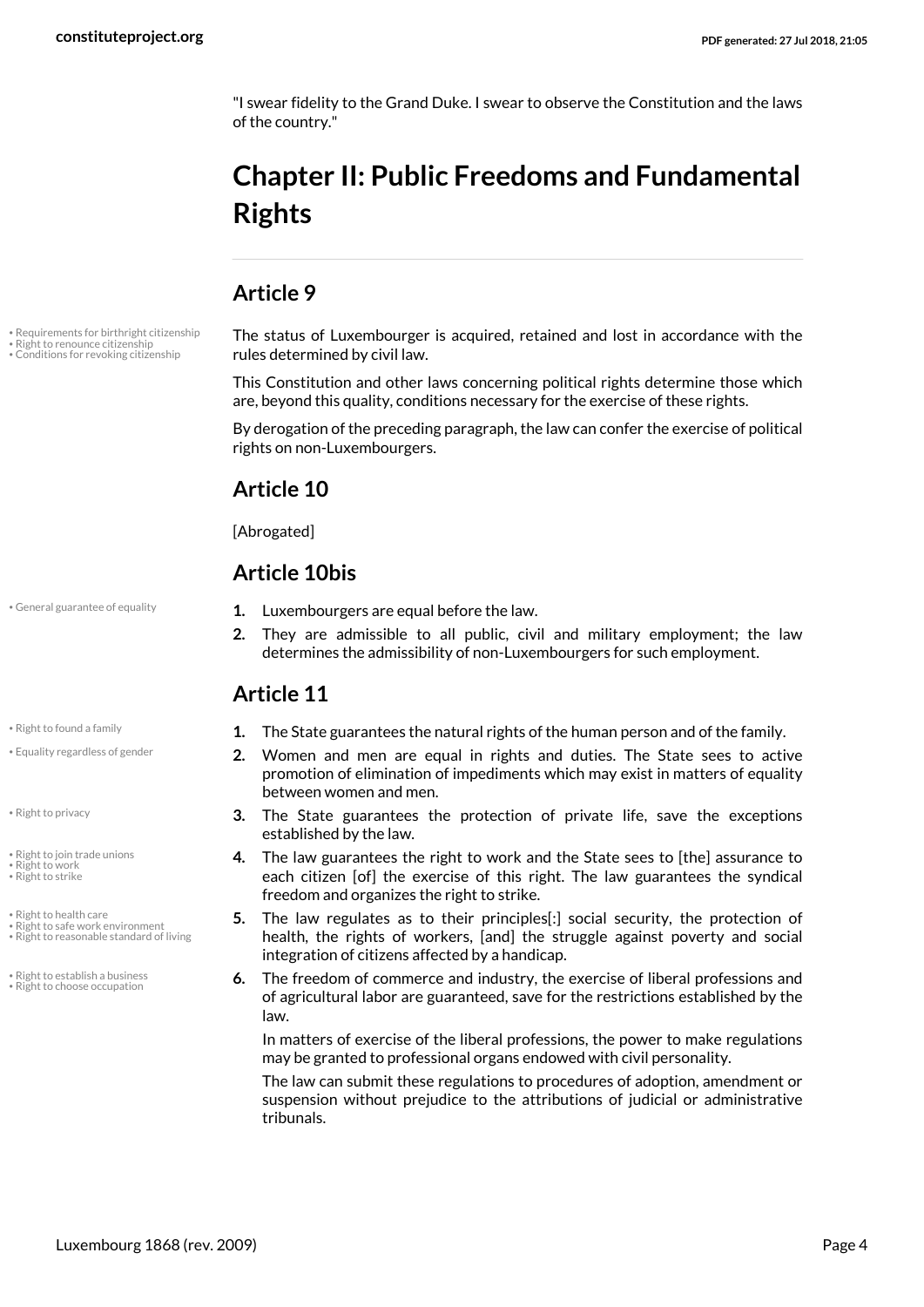#### • Protection of environment **Article 11bis**

<span id="page-4-5"></span>The State guarantees the protection of the human and cultural environment, and works for the establishment of a durable equilibrium between the conservation of nature, in particular its capacity for renewal, and the satisfaction of the needs of present and future generations.

• Protection from unjustified restraint **Article 12** • Principle of no punishment without law

<span id="page-4-4"></span><span id="page-4-1"></span>Individual freedom is guaranteed. No one may be prosecuted except in the cases specified by the law and in the form which it prescribes. No one may be arrested or detained [plac] except in the cases specified by the law and in the form which it prescribes. Except in the case of flagrante delicto, no one may be arrested except by virtue of a substantiated order of a judge, which must be served, at the moment of the arrest, or at the latest within twenty-four hours. Every person must be informed without delay of the means of legal recourse [they] have at [their] disposal to recover their freedom.

#### **Article 13**

No one may be deprived against his will of the judge that the law assigns to him.

#### **Article 14**

No penalty may be established or applied except by virtue of the law.

• Regulation of evidence collection **Article 15**

<span id="page-4-6"></span>

The domicile is inviolable. An intrusion can only be made in the cases specified by the law and in the forms that it prescribes.

• Protection from expropriation **Article 16**

<span id="page-4-3"></span>One may only be deprived of his property for a reason of public utility and [with] consideration [of a] just indemnity, in the case and in the manner established by the law.

<span id="page-4-7"></span>

#### • Right to own property **Article 17**

The penalty of the confiscation of property may not be established.

• Prohibition of capital punishment **Article 18**

<span id="page-4-2"></span>

The death penalty may not be established.

#### <span id="page-4-0"></span>• Freedom of religion **Article 19**

The freedom of religions, that of their public exercise, as well as the freedom to manifest religious opinions, are guaranteed, save for the repression of crimes committed on the occasion of the practice of these freedoms.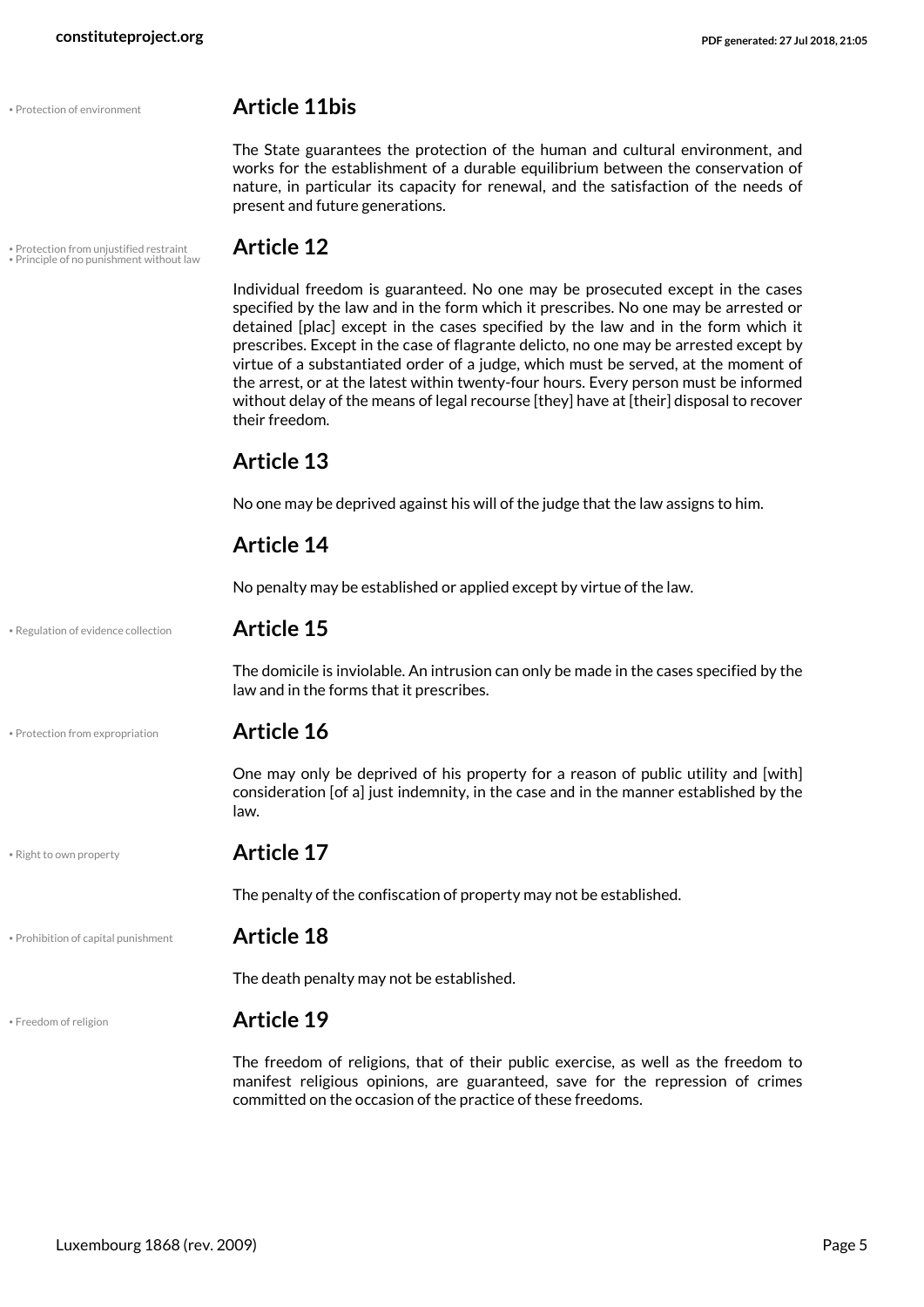<span id="page-5-8"></span>

#### • Freedom of religion **Article 20**

No one may be forced to take part in any manner whatsoever in the acts and ceremonies of a religion or to observe its days of rest.

#### • Provision for civil marriage **Article 21**

<span id="page-5-9"></span>Civil marriage must always precede the nuptial benediction.

#### **Article 22**

The intervention of the State in the nomination and the installation of the leaders of religions, the mode of nomination and dismissal of other ministers of religions, the faculty of the former or the latter corresponding to their superiors and of the publication of their acts, as well as the relation between the Church and the State, are subject to conventions submitted to the Chamber of Deputies for the provisions which necessitate its intervention.

#### **Article 23**

<span id="page-5-1"></span>The State sees to the organization of primary education, which will be obligatory and free and to which access must be guaranteed to every person inhabiting the Grand Duchy. Medical and social assistance is regulated by the law.

It creates establishments of free secondary instruction and the necessary courses of higher education.

The law determines the means of supporting public instruction as well as the conditions of supervision by the Government and the communes; it regulates additionally all [matters] concerning education and provides, according to the criteria that it determines, a system of financial aid in favor of pupils and students.

<span id="page-5-10"></span><span id="page-5-0"></span>Anyone is free to study in the Grand Duchy or abroad and to attend the universities of his choice, subject to the provisions of the law on the conditions of admission to employment [in], and to the exercise of[,] certain professions.

<span id="page-5-6"></span>The freedom to manifest one's opinion by speech in all matters, and the freedom of the press are guaranteed, save the repression of offenses committed on the occasion of the exercise of these freedoms. - Censorship may never be established.

#### • Freedom of assembly **Article 25**

The Constitution guarantees the right to assemble peacefully and unarmed in compliance with the laws that govern the exercise of this right, without having to be submitted to a prior authorization. - This provision is not applicable to open-air political, religious or other meetings; these meetings remain entirely submitted to the laws and regulations of [the] police.

#### • Freedom of association **Article 26**

<span id="page-5-4"></span>The Constitution guarantees the right of association, in compliance with the laws that govern the exercise of this right without having to be submitted to a prior authorization.

<span id="page-5-2"></span>• Compulsory education • Free education

• Right to academic freedom • Access to higher education

<span id="page-5-5"></span>• Freedom of expression **Article 24** • Freedom of opinion/thought/conscience

<span id="page-5-7"></span>• Freedom of press

<span id="page-5-3"></span>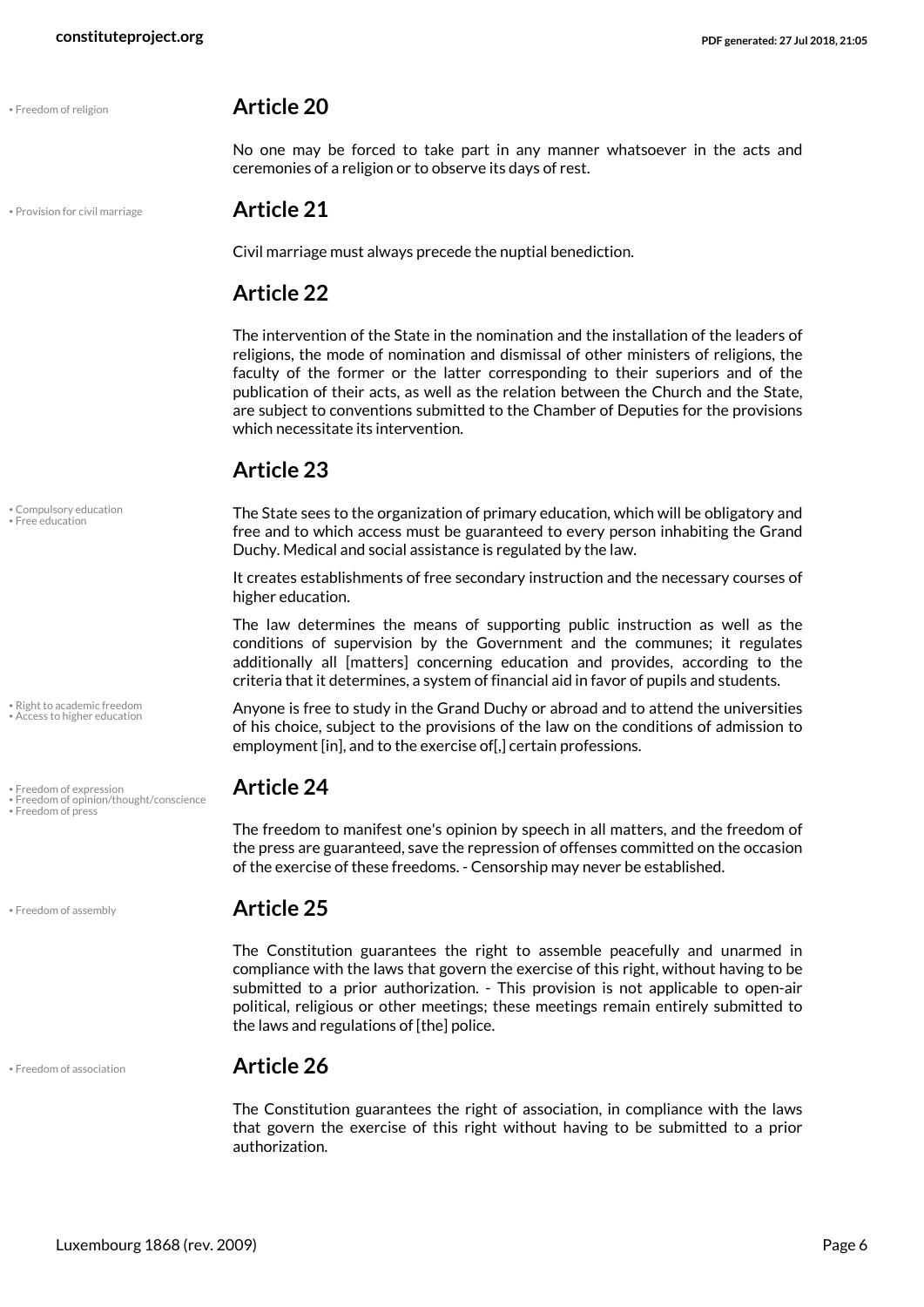<span id="page-6-4"></span>

<span id="page-6-5"></span>• Right to privacy

#### • Right of petition **Article 27**

Everyone has the right to address to the public authorities, petitions signed by one or more persons. - The constituted authorities alone have the right to address petitions collectively.

#### **Article 28**

The secrecy of correspondence is inviolable. The law determines those agents responsible for the violation of the secrecy of correspondence entrusted to the postal [services].

The law regulates the guarantee to be given to the secrecy of telegrams.

# • Official or national languages **Article 29** • Trial in native language of accused

<span id="page-6-6"></span><span id="page-6-3"></span>The law regulates the use of languages in administrative and judicial matters.

#### **Article 30**

No prior authorization is required to exercise proceedings against public functionaries, for faults in their administration, save that which is established in this regard [concerning] the members of the Government.

### **Article 31**

The public functionaries, to whatever order they belong, the members of the Government excepted, may only be deprived of their functions, honors and pensions in the manner determined by the law.

# <span id="page-6-0"></span>**Chapter III: The Sovereign Power**

• Head of state powers **Article 32**

- **1.** The sovereign power resides in the Nation. The Grand Duke exercises it conforming to this Constitution and to the laws of the country.
- **2.** He has no powers other than those formally attributed to him by the Constitution and the particular laws adopted by virtue of the same Constitution, [and] all without prejudice to Article 3 of this Constitution.
- **3.** In the matters reserved to the law by the Constitution, the Grand Duke can only make the regulations and orders to this end, under the conditions and following the modalities specified by the law.
- **4.** However, in the case of international crisis, the Grand Duke can, if there is urgency, act [prendre] in any matter [concerning] the regulations, likewise in derogation of existing legal provisions. The duration of the validity of these regulations is limited to three months.

### **Article 32bis**

<span id="page-6-1"></span>• Emergency provisions

<span id="page-6-2"></span>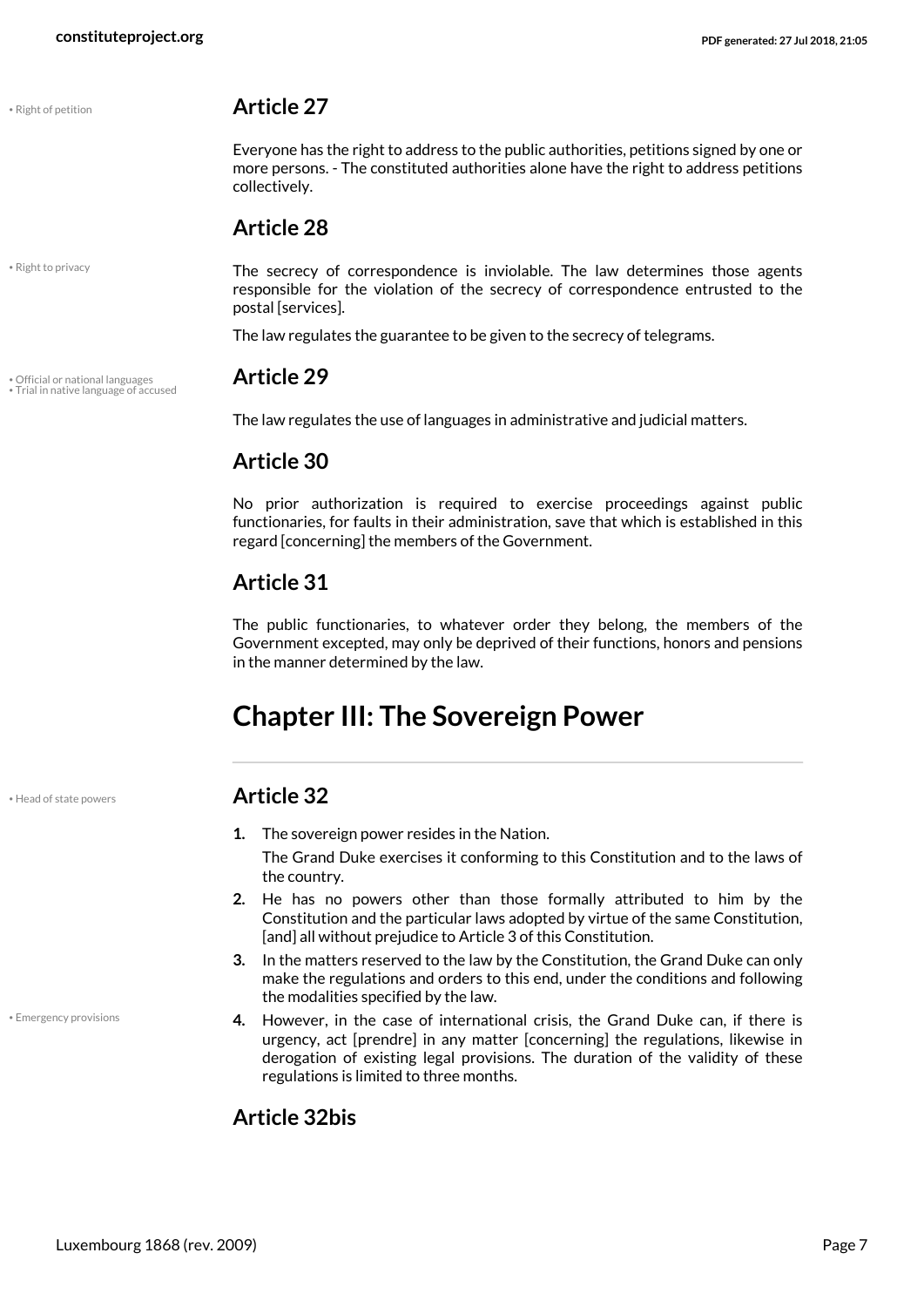<span id="page-7-0"></span>The political parties participate in the formation of the popular will and in the expression of universal suffrage. They espouse [exprimer] pluralist democracy.

<span id="page-7-4"></span>• Head of state powers **Section 1: The Prerogative of the Grand Duke**

• Name/structure of executive(s) **Article 33**

<span id="page-7-6"></span>The Grand Duke is the Head of State, symbol of its unity and guarantor of the national independence. He exercises the executive power conforming to the Constitution and to the laws of the country.

• Approval of general legislation **Article 34**

<span id="page-7-2"></span>The Grand Duke promulgates the laws within three months of the vote of the Chamber.

#### **Article 35**

• Selection of active-duty commanders

• Legal status of treaties

<span id="page-7-11"></span>• Treaty ratification

• Secession of territory

• Designation of commander in chief • Power to declare/approve war

<span id="page-7-10"></span>The Grand Duke appoints to civil and military posts in conformity to the law, and save the exceptions made by it.

A salaried function can only be created by the State by virtue of a legislative provision.

#### **Article 36**

The Grand Duke makes the regulations and decisions necessary for the execution of the laws.

#### **Article 37**

The Grand Duke makes the treaties. The treaties will not have effect before having been approved by the law and published in the forms specified for the publication of the laws.

<span id="page-7-5"></span>The treaties referred to in Chapter III, § 4 [and] Article 49bis, are approved by a law voted under the conditions of Article 114, paragraph 2.

• Legal status of treaties **Secret treaties are abolished.** 

The Grand Duke makes the regulations and orders necessary for the execution of the treaties in the forms which regulate the measures of execution of the laws and with the effects which are attached to these measures, without prejudice to the matters which are reserved by the Constitution to the law.

<span id="page-7-9"></span><span id="page-7-1"></span>Accession of territory **Example 20 Constraints Cession, exchange [or] to addition of territory can only take place by virtue of a law.** 

<span id="page-7-7"></span><span id="page-7-3"></span>The Grand Duke commands the armed force; he declares war and the cessation of war after having been so authorized by a vote of the Chamber taken under the conditions of Article 114, paragraph 2 of the Constitution.

#### <span id="page-7-8"></span>• Power to pardon **Article 38**

The Grand Duke has the right to remit or reduce the penalties pronounced by the judges, save that which is established concerning the members of the Government.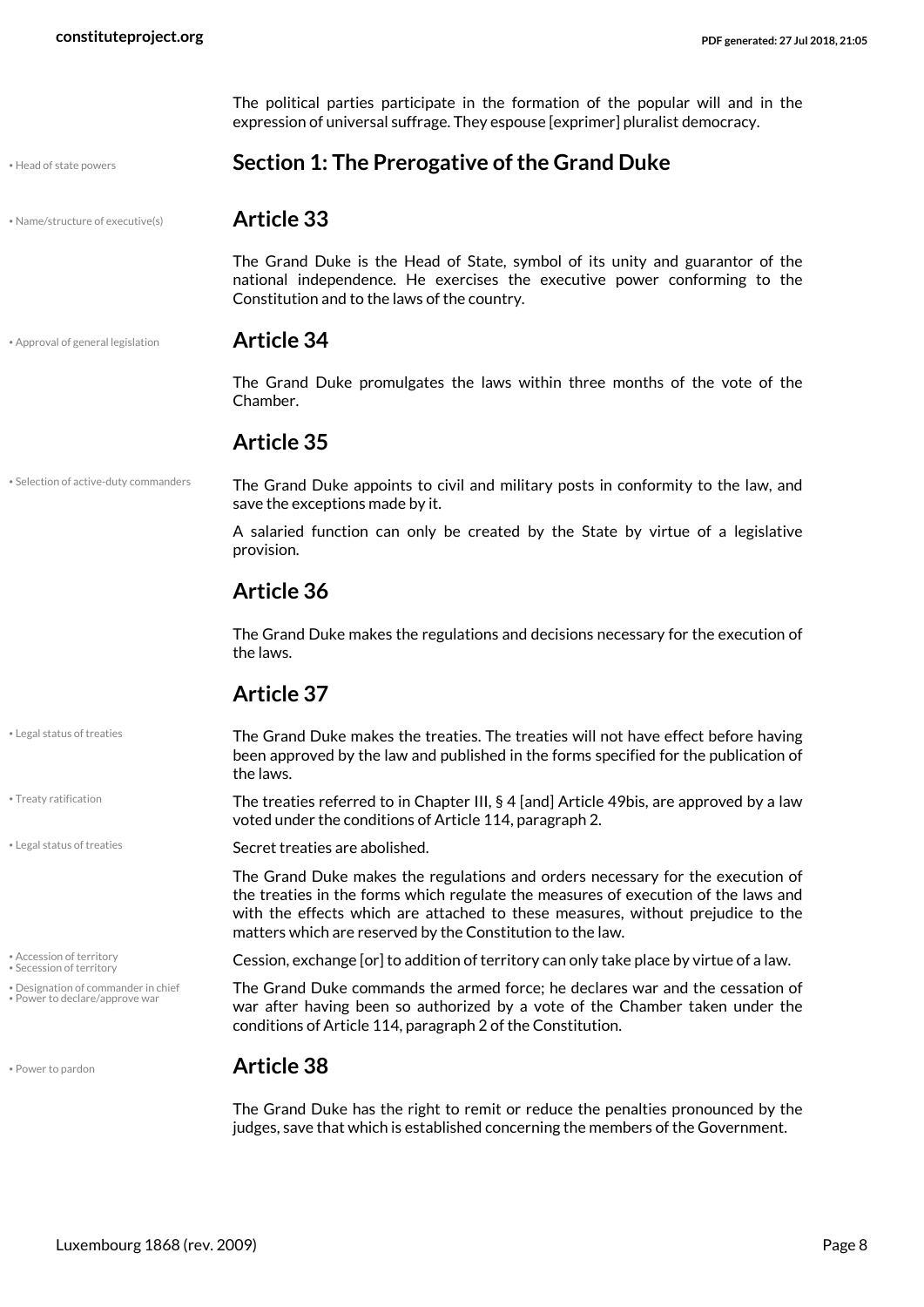#### **Article 39**

The Grand Duke has the right to mint money in execution of the law.

#### **Article 40**

The Grand Duke has the right to confer titles of nobility without ever [having] power to attach any privilege to them.

#### **Article 41**

The Grand Duke confers civil and military orders[,] observing in this regard that which the law provides.

#### **Article 42**

The Grand Duke may have Himself represented by a Prince of the blood, who shall bear the title of Lieutenant of the Grand Duke and who [shall] reside in the Grand Duchy.

<span id="page-8-3"></span>This representative shall take an oath to observe the Constitution before exercising his powers.

#### **Article 43**

The civil list is fixed at three hundred thousand gold francs per year.

It may be changed by the law at the commencement of each reign. The budgetary law may allocate each year to the Sovereign House the sums necessary to cover the expenses of representation.

#### **Article 44**

The Grand Ducal Palace and the Chateau of Berg are reserved for the residence of the Grand Duke.

#### **Article 45**

All provisions of the Grand Duke must be countersigned by a member of the Government.

#### <span id="page-8-0"></span>**Section 2: Of Legislation**

#### **Article 46**

The assent of the Chamber of Deputies is required for each law.

• Initiation of general legislation **Article 47**

• Oaths to abide by constitution

<span id="page-8-1"></span>• Budget bills

<span id="page-8-2"></span>The Grand Duke addresses to the Chamber the proposals or bills of law he wishes to submit to adoption.

The Chamber has the right to propose bills of law to the Grand Duke.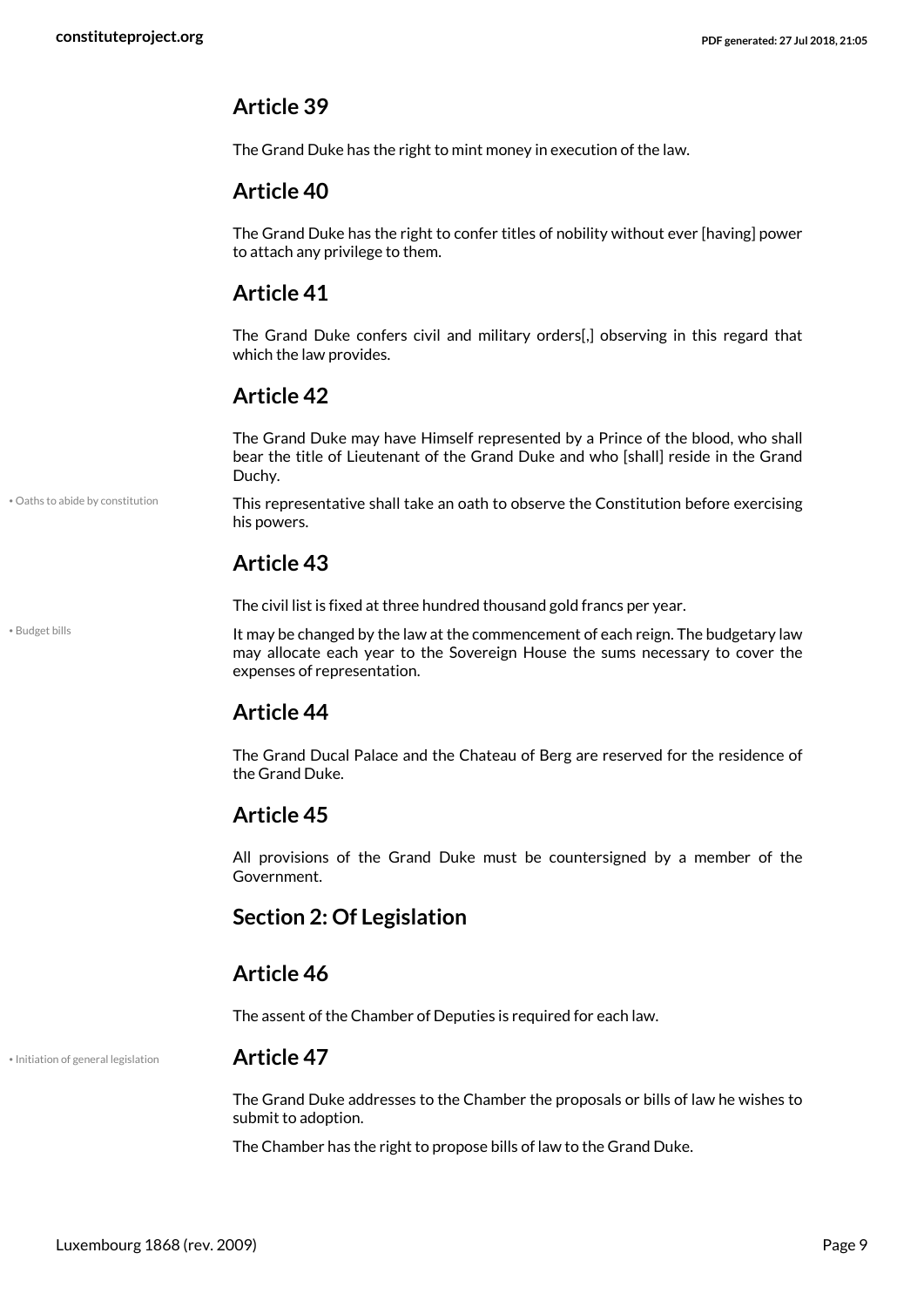#### **Article 48**

The interpretation of the laws by way of authority may on take place by the law.

#### <span id="page-9-0"></span>**Section 3: Of Justice**

#### **Article 49**

Justice is rendered in the name of the Grand Duke by the courts and the tribunals. The orders and judgments are executed in the name of the Grand Duke.

#### <span id="page-9-1"></span>**Section 4: Of the International Powers**

#### <span id="page-9-6"></span>• International law **Article 49bis**

The exercise of the attributions reserved by the Constitution to the legislative, executive and judicial powers may be temporarily vested by treaty in institutions of international law.

# <span id="page-9-2"></span>**Chapter IV: Of the Chamber of Deputies**

• Structure of legislative chamber(s) **Article 50**

<span id="page-9-7"></span>• Legal status of treaties

<span id="page-9-9"></span>The Chamber of Deputies represents the country. The Deputies vote without referring to their constituents and may only have in view the general interest of the Grand Duchy.

#### **Article 51**

• Type of government envisioned

<span id="page-9-8"></span>• Size of first chamber

• First chamber selection • Claim of universal suffrage

<span id="page-9-4"></span>

- <span id="page-9-10"></span>**1.** The Grand Duchy of Luxembourg is placed under a regime of parliamentary democracy.
- **2.** The organization of the Chamber is regulated by law.
- **3.** The Chamber is composed of 60 Deputies. A law adopted under the provisions of Article 114, paragraph 2 establishes the number of Deputies to be elected in each of the circumscriptions.
- **4.** The election is direct.
- <span id="page-9-5"></span><span id="page-9-3"></span>**5.** The Deputies are elected on the basis of universal suffrage pure and simple, on [a party] list ballot, following the rules of proportional representation, conforming to the principle of the smallest electoral quotient and following the rules to be determined by the law.
- **6.** The country is divided into four electoral circumscriptions:
	- **•** the South with the Cantons of Esch-sur-Alzette and Capellen;
	- **•** the Centre with the Cantons of Luxembourg and Mersch;
	- **•** the North with the Cantons of Diekirch, Redange, Wiltz, Clervaux and Vianden;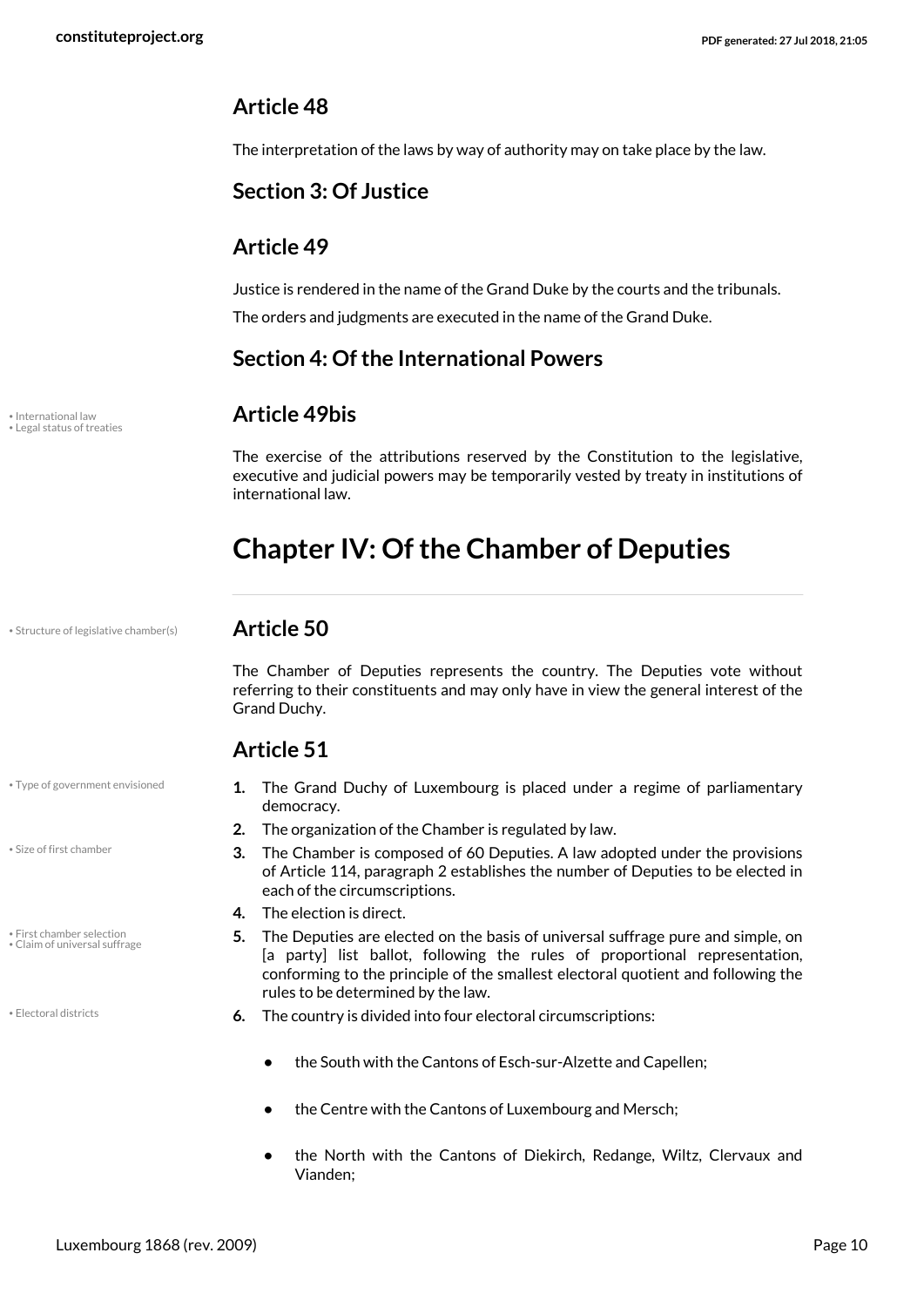<span id="page-10-4"></span><span id="page-10-2"></span>

| • Referenda                                                 | the East with the Cantons of Grevenmacher, Remich and Echternach.<br>The electors may be called to decide by way of referendum in the cases and<br>7.<br>under the conditions to be determined by the law. |
|-------------------------------------------------------------|------------------------------------------------------------------------------------------------------------------------------------------------------------------------------------------------------------|
| • Restrictions on voting                                    | <b>Article 52</b>                                                                                                                                                                                          |
|                                                             | To be an elector, it is necessary:                                                                                                                                                                         |
|                                                             | 1.<br>to be a Luxembourger [masculine] or Luxembourger [feminine];                                                                                                                                         |
|                                                             | 2.<br>to enjoy civil and political rights;                                                                                                                                                                 |
|                                                             | 3.<br>to have completed 18 years of age;                                                                                                                                                                   |
|                                                             | To these three qualities shall be added those determined by the law. No tax<br>condition may be required.                                                                                                  |
| . Eligibility for first chamber                             | To be eligible, it is necessary:                                                                                                                                                                           |
|                                                             | 1.<br>to be a Luxembourger [masculine] or Luxembourger [feminine];                                                                                                                                         |
|                                                             | 2.<br>to enjoy civil and political rights;                                                                                                                                                                 |
| • Minimum age for first chamber                             | 3.<br>to have completed 18 years of age;                                                                                                                                                                   |
|                                                             | to be domiciled in the Grand Duchy.<br>4.                                                                                                                                                                  |
|                                                             | No other condition of eligibility may be imposed.                                                                                                                                                          |
| · Eligibility for first chamber<br>• Restrictions on voting | <b>Article 53</b>                                                                                                                                                                                          |
|                                                             | [The following] may neither be electors nor eligible:                                                                                                                                                      |
|                                                             | [persons] sentenced to criminal punishments;<br>1.                                                                                                                                                         |
|                                                             | 2.<br>those who, in a correctional matter, are deprived of the right to vote by<br>[their] sentence;                                                                                                       |
|                                                             | 3.<br>[persons] of majority under guardianship.                                                                                                                                                            |
|                                                             | No other case of exclusion may be specified.                                                                                                                                                               |
|                                                             | The right to vote may be restored by the way of pardon to the persons who have lost<br>it by penal sentence.                                                                                               |
| · Outside professions of legislators                        | <b>Article 54</b>                                                                                                                                                                                          |
|                                                             | The mandate of Deputy is incompatible:<br>1.                                                                                                                                                               |
| • Eligibility for cabinet                                   | with the functions of [a] member of the Government;<br>1.                                                                                                                                                  |

<span id="page-10-5"></span><span id="page-10-3"></span><span id="page-10-1"></span><span id="page-10-0"></span>**2.** with those of [a] member of the Council of State;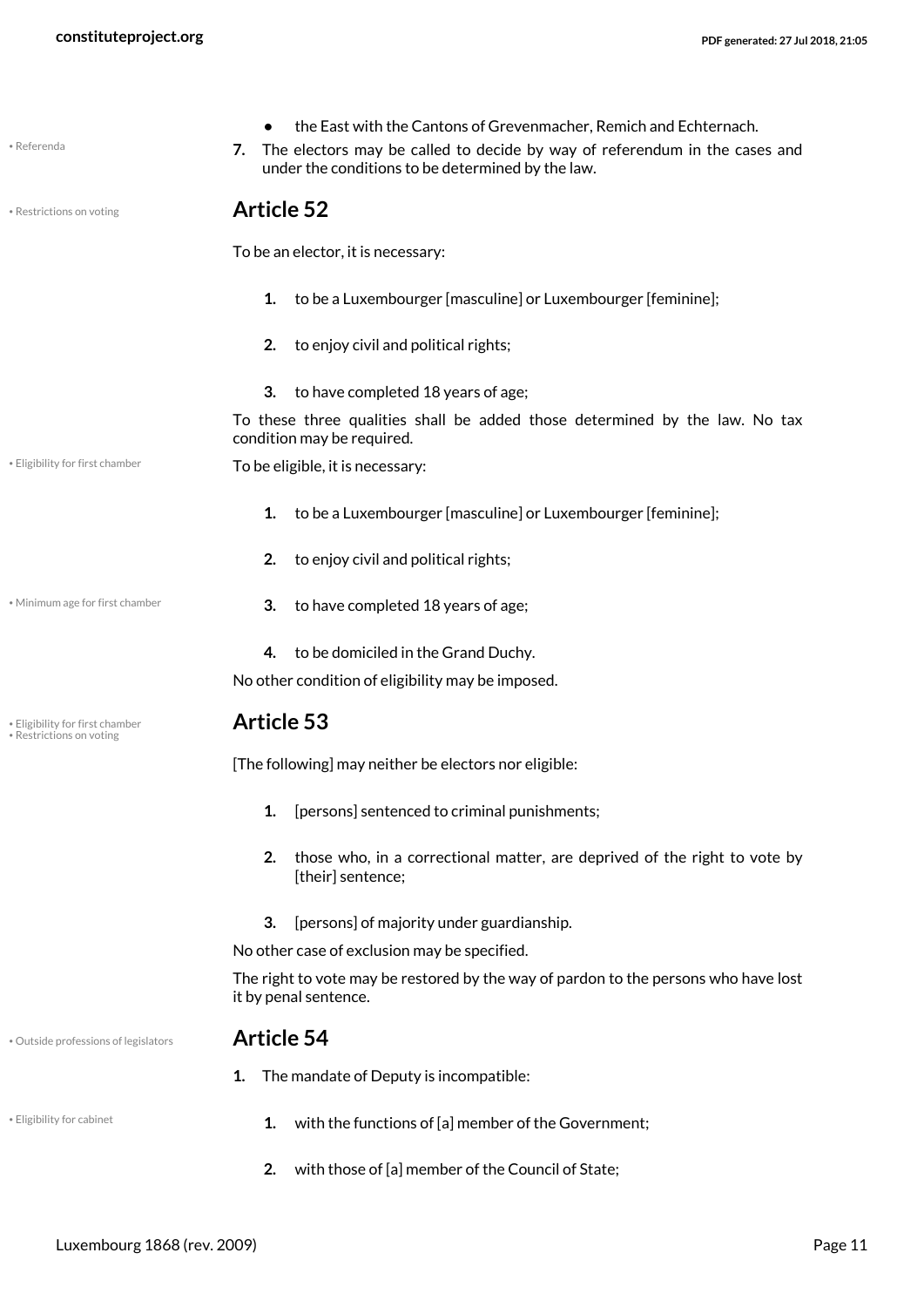- **3.** with those of [a] magistrate of the Judicial Order;
- **4.** with those of [a] member of the Court of Accounts;
- **5.** with those of [a] district commissioners;
- **6.** with those of [a] collector or accounting officer of the State;
- **7.** with those of [a] military career in active service.
- **2.** The functionaries who find themselves in a case of incompatibility have the right to choose between the mandate confided in them [or] their functions.
- **3.** A Deputy who has been called to the functions of [a] member of the Government and who relinquishes these functions is reinstated of right as first substitute on the list on which he was elected.

This will be the same for the substitute Deputy who, called to the function of [a] member of the Government, renounces the mandate of Deputy devolving to him in the duration of these functions.

In the event of a dispute between several [persons] having the right, reinstatement shall be made in order of votes obtained at the elections.

#### **Article 55**

The incompatibilities specified in the preceding article are not an impediment to the others which the law establishes in the future.

• Term length for first chamber **Article 56**

<span id="page-11-3"></span>The Deputies are elected for five years.

#### **Article 57**

- <span id="page-11-0"></span>**1.** The Chamber verifies the credentials [pouvoirs] of its members and judge the disputes which arise on the subject.
- Oaths to abide by constitution **2.** On entering into their functions, they take the following oath:

"I swear fidelity to the Grand Duke, obedience to the Constitution and the laws of the State."

**3.** This oath is taken at a public sitting presided over [entre les mains] by the President of the Chamber.

#### • Removal of individual legislators **Article 58**

<span id="page-11-2"></span>The Deputy, appointed by the Government to a salaried post which he accepts, ceases immediately to sit and resumes his functions only by virtue of a new election.

#### • Public or private sessions **Article 59**

<span id="page-11-1"></span>All the laws are submitted to a second vote, unless the Chamber, in agreement with the Council of State, in a public sitting decides otherwise. - There shall be an interval of at least three months between the two votes.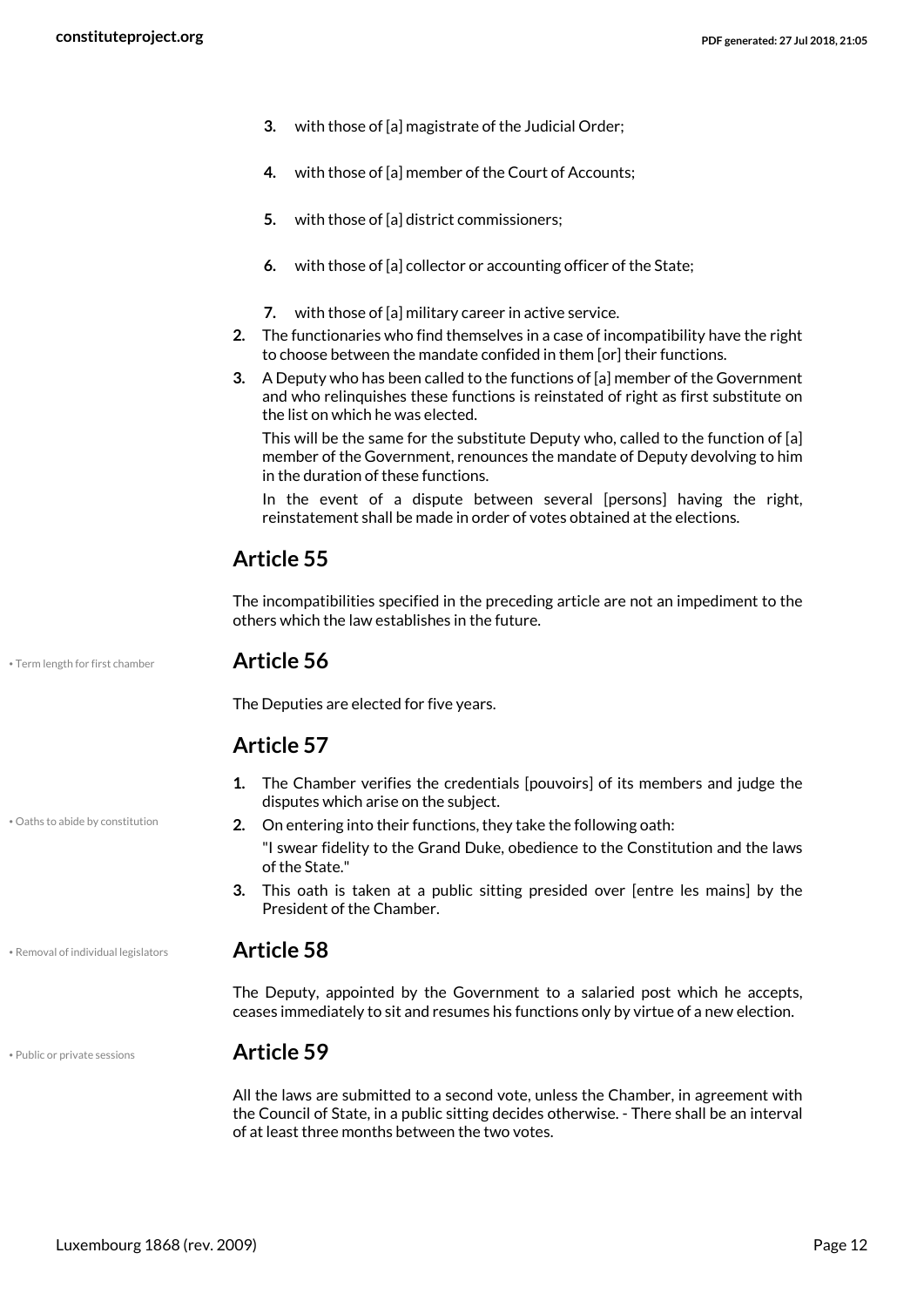<span id="page-12-7"></span>

| Leader of first chamber |  |
|-------------------------|--|
| Standing committees     |  |

• Public or private sessions **Article 61**

• Quorum for legislative sessions

### composes its Bureau.

<span id="page-12-1"></span>**Article 60** 

<span id="page-12-3"></span>

The sittings of the Chamber are public, save the exceptions determined by its regulations.

At each session, the Chamber appoints its President and its Vice Presidents and

#### **Article 62**

Every resolution is taken with the absolute majority of votes. In case the votes are equally divided, the measure under deliberation is rejected.

<span id="page-12-4"></span>The Chamber may only take a resolution when the majority of its members are present.

#### **Article 63**

[Abrogated]

#### • Legislative oversight of the executive **Article 64**

The Chamber has the right of inquiry. The law regulates exercise of this right.

#### **Article 65**

\* Secrecy of legislative votes **on the Chamber votes on the whole of a law. The vote always takes place by roll call.** 

<span id="page-12-6"></span>At the demand of five Deputies at least, the vote on the whole of a law may proceed by a vote concerning one or more articles of a law.

Vote by proxy is admitted. However no one may receive more than on proxy.

#### **Article 66**

The Chamber has the right to amend and divide the articles and amendments proposed.

<span id="page-12-5"></span>• Legislative oversight of the executive **Article 67** • Right of petition

<span id="page-12-2"></span>It is forbidden to present petitions in person to the Chamber.

The Chamber has the right to refer to the members of the Government the petitions which are addressed to it. - The members of the Government shall provide explanations of their contents, whenever the Chamber demands it.

The Chamber does not concern itself with any petition having individual interests for its object unless it is aimed at redressing grievances resulting from illegal acts of the Government or the authorities or unless the decision to intervene lies [within] the competence of the Chamber.

<span id="page-12-0"></span>

• Immunity of legislators **Article 68**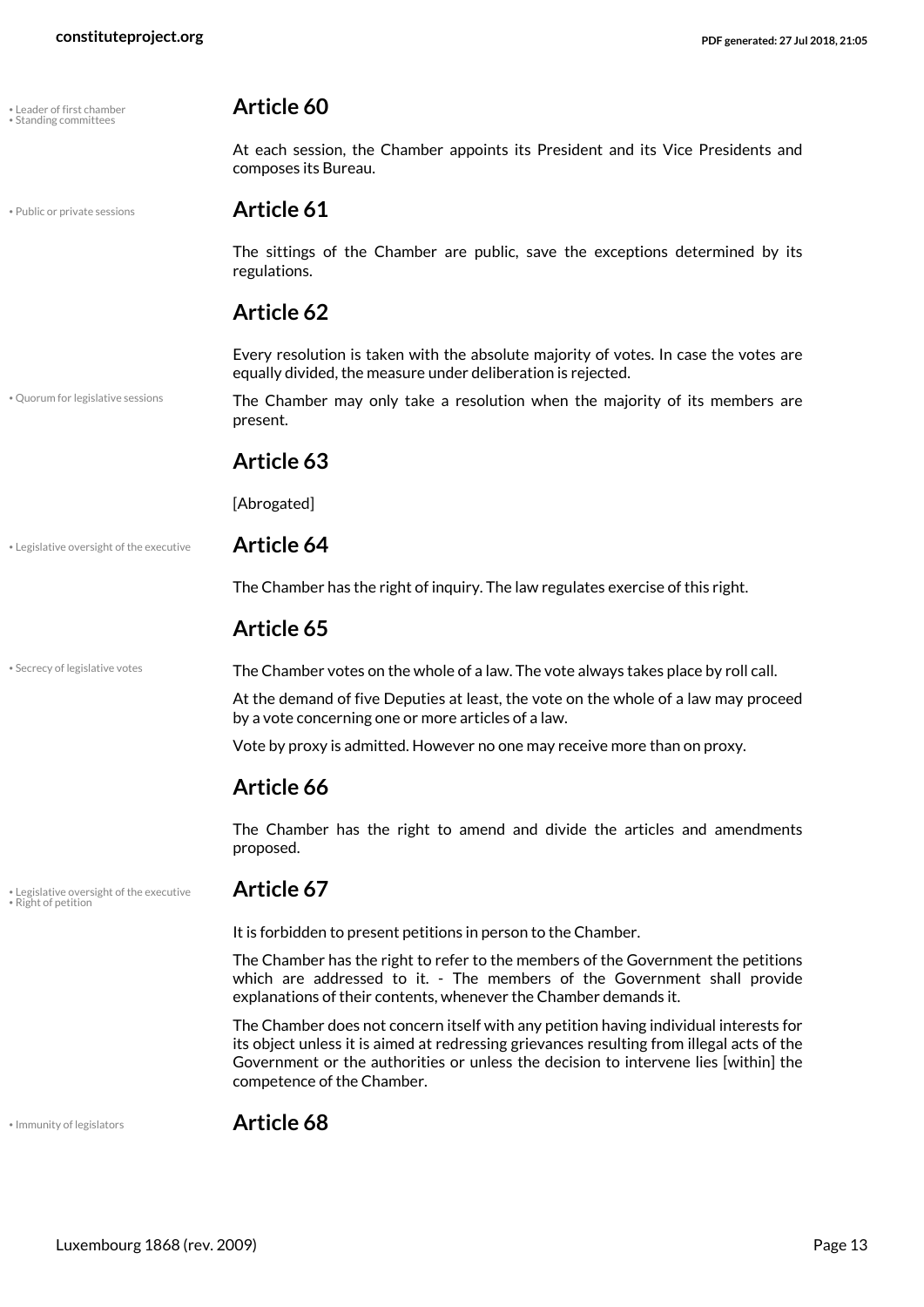No action, neither civil, nor penal, can be directed against a Deputy as a result of the opinion or vote cast by him in the exercise of his functions.

<span id="page-13-3"></span>

#### • Immunity of legislators **Article 69**

With the exception of the cases foreseen by Article 68, the Deputies may be prosecuted in penal matter[s], for the duration of the session.

Likewise, the arrest of a Deputy for the duration of the Session is, except in the case of flagrante delicto, submitted to the previous authorization of the Chamber

The authorization of the Chamber is not required for the execution of penalties, even those which deprive freedom, pronounced against a Deputy.

#### **Article 70**

The Chamber determines in it regulations the manner in which it exercises its attributions.

#### **Article 71**

The sittings of the Chamber are held in the place of the residence of the administration of the Grand Duchy.

#### **Article 72**

- <span id="page-13-4"></span>**1.** The Chamber meets each year in ordinary session at the time specified by [its] regulations.
- <span id="page-13-2"></span>**2.** The Grand Duke may convoke the Chamber extraordinarily; he must do so on the demand of one-third of the Deputies.
- **3.** Every session is opened and closed by the Grand Duke in person, or in his name by [his] proxy appointed for that purpose.

#### **Article 73**

[Abrogated]

#### • Dismissal of the legislature **Article 74**

<span id="page-13-1"></span>The Grand Duke can dissolve the Chamber.

New elections are held at the latest within three months of the dissolution.

#### • Compensation of legislators **Article 75**

<span id="page-13-0"></span>The members of the Chamber of Deputies shall receive, in addition to their traveling expenses, an indemnity, of which the amount and conditions are determined by the law.

• Length of legislative sessions

• Extraordinary legislative sessions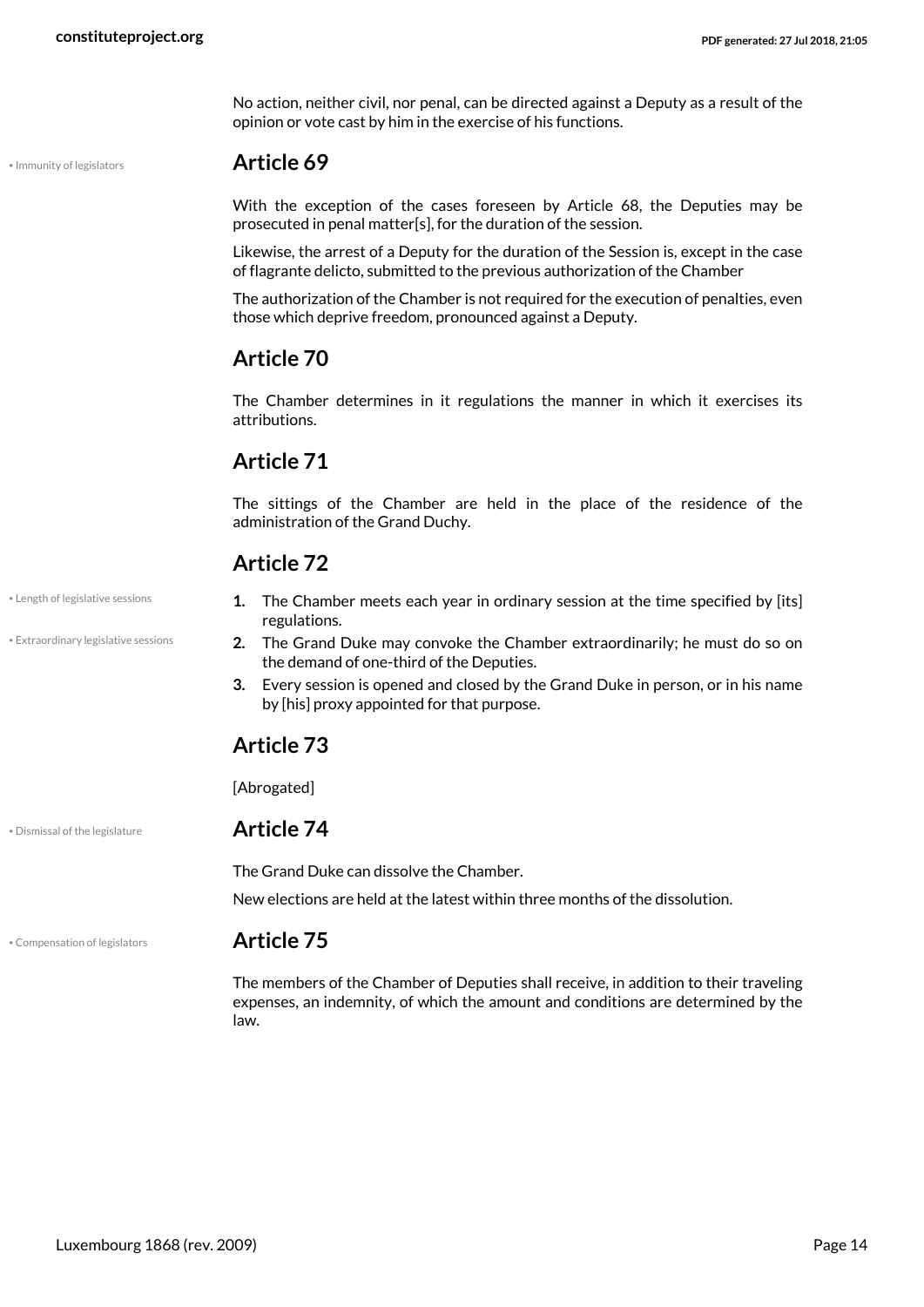# <span id="page-14-0"></span>**Chapter V: Of the Government of the Grand Duchy**

• Establishment of cabinet/ministers **Article 76**

<span id="page-14-3"></span>The Grand Duke regulates the organization of his Government, which is comprised of three members at least.

In the exercise of the power attributed to him by Articles 36 and 37, paragraph 4 of the Constitution, the Grand Duke can, in the cases that he determines, entrust [charger] the members of his Government to adopt measures of execution.

## <span id="page-14-2"></span>• Cabinet removal **Article 77** • Cabinet selection

The Grand Duke appoints and dismisses the members of the Government.

<span id="page-14-1"></span>

#### • Cabinet removal **Article 78**

Members of the Government are responsible.

#### **Article 79**

There is no intermediate authority between the members of the Government and the Grand Duke.

#### **Article 80**

Members of the Government have access to the Chamber and must be heard when they demand it.

• Legislative oversight of the executive The Chamber may demand their presence.

#### **Article 81**

In no case may an oral or written order of the Grand Duke relieve a member of the Government of his responsibility.

#### • Legislative oversight of the executive **Article 82**

<span id="page-14-4"></span>The Chamber has the right to accuse members of the Government. - A law shall determine the cases of responsibility, the penalties to be inflicted and the mode of procedure, either on the accusation admitted by the Chamber or the action brought by the injured parties.

#### <span id="page-14-5"></span>• Power to pardon **Article 83**

The Grand Duke may only pardon a condemned member of the Government at the request [demande] of the Chamber.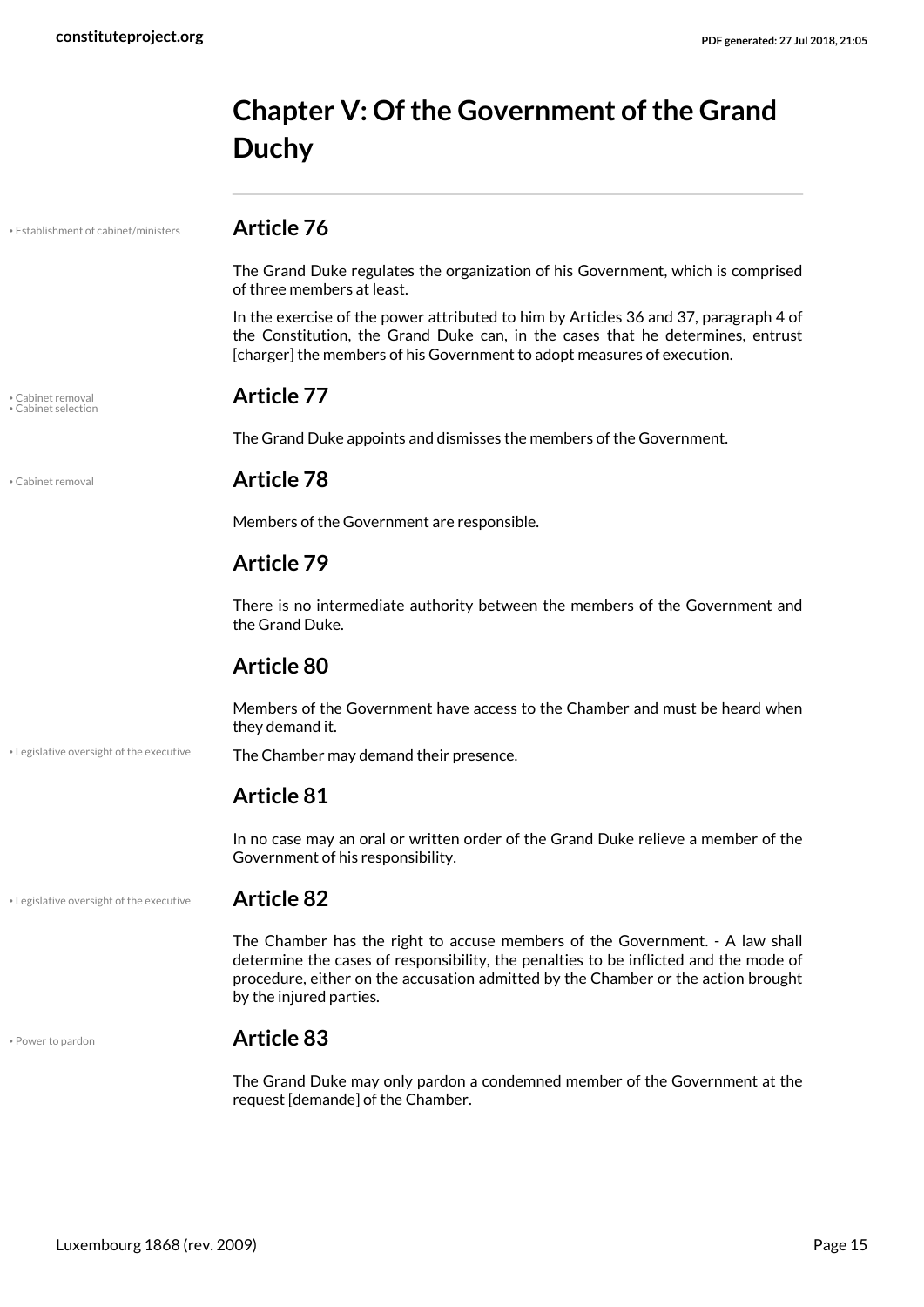# <span id="page-15-0"></span>**Chapter Vbis: Of the Council of State**

#### **Article 83bis**

• Advisory bodies to the head of state

<span id="page-15-2"></span>The Council of State is called to give its opinion on the bills and proposals of law and [of] amendments, which have been and are proposed, as well as on all other questions which have been referred to it by the Government or by the laws. On the articles voted by the Chamber conforming to Article 65, it gives its opinion within the time period specified by the law.

The organization of the Council of State and the manner of the exercise of its attributions are regulated by the law.

# <span id="page-15-1"></span>**Chapter VI: Of Justice**

#### **Article 84**

Disputes which have civil rights as their object are exclusively of the resort of the tribunals.

#### **Article 85**

Disputes which are political rights as their object are of the resort of the tribunals, save the exceptions established by the law.

#### **Article 86**

A tribunal or a jurisdiction in contentious matters may only be established by virtue of a law. No extraordinary commissions or tribunals may be created under whatever denomination that may be.

#### <span id="page-15-5"></span>• Structure of the courts **Article 87**

The organization of the Superior Court of Justice is provided for by a law.

#### • Right to public trial **Article 88**

The hearings of the tribunals are public, unless such publicity is a threat to order and morality, and in which case, the tribunal so declares by a judgment.

#### <span id="page-15-4"></span>• Right to public trial **Article 89**

<span id="page-15-6"></span>Every judgment is substantiated. It is pronounced in public hearing.

# • Supreme court selection **Article 90** • Ordinary court selection

<span id="page-15-3"></span>The justices of the peace and the judges of the tribunals are directly appointed by the Grand Duke. The councillors of the Court and presidents and vice presidents of the tribunals of the districts [arrondissement] are appointed by the Grand Duke on the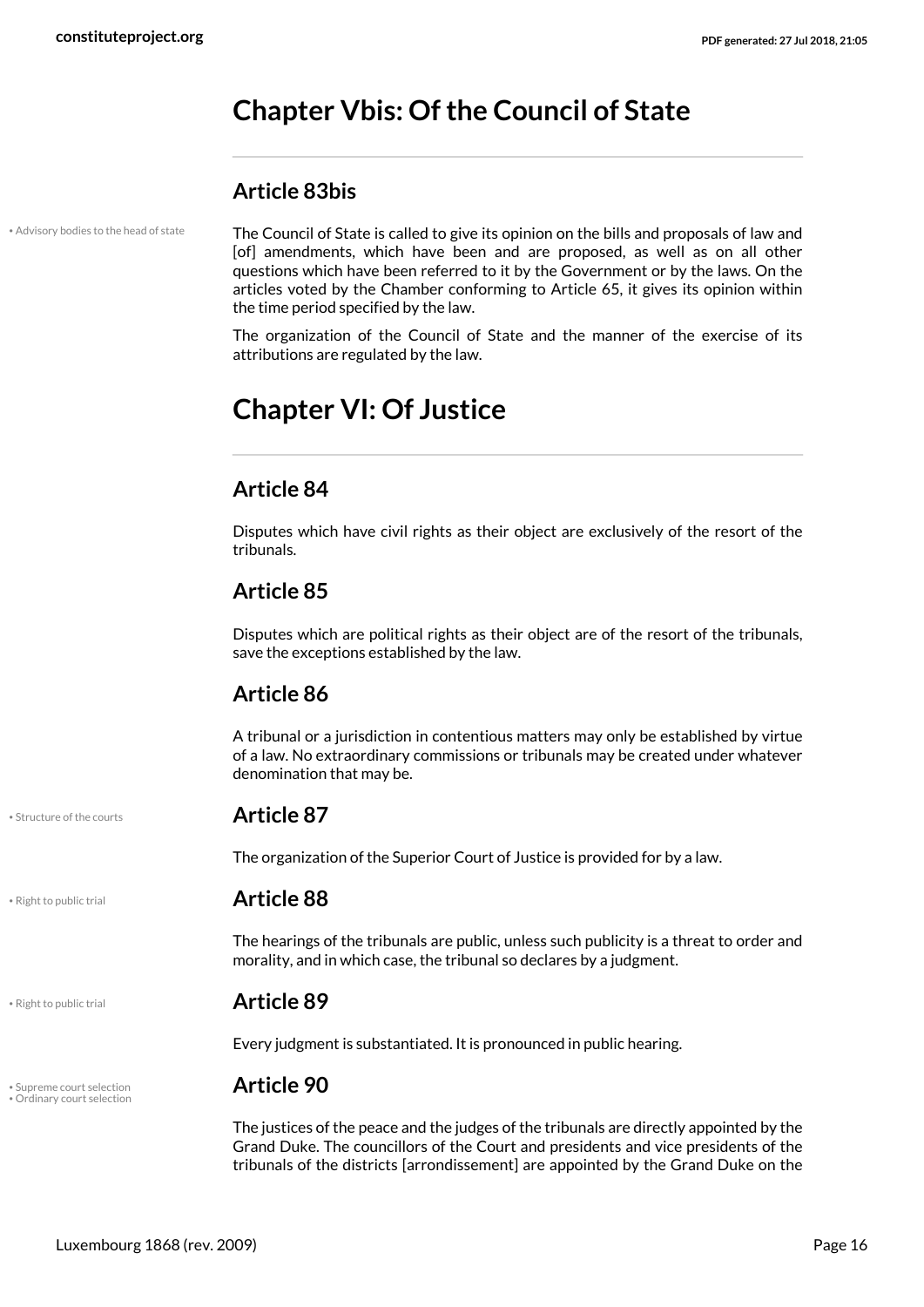advice of the Superior Court of Justice.

#### **Article 91**

• Administrative court term length

- Constitutional court removal Constitutional court term length
- Supreme court term length
- Supreme/ordinary court judge removal • Ordinary court term length
- 
- Constitutional court removal • Supreme/ordinary court judge removal

<span id="page-16-9"></span><span id="page-16-3"></span>The justices of the peace, judges of the tribunals of the districts and the councillors of the Superior Court are irremovable. - Any of them may only be deprived of his post or suspended by a judgment. The transfer of one of these judges can only take place by a new appointment and with his consent.

<span id="page-16-10"></span><span id="page-16-7"></span><span id="page-16-2"></span>However, in the event of infirmity or misconduct, he may be suspended, dismissed or transferred, following the conditions determined by the law.

#### **Article 92**

The salaries of members of the judicial order are specified by the law.

#### **Article 93**

Save in the cases of exception specified by the law, no judge may accept salaried functions of the Government, unless he exercises them without compensation, without prejudice however to the cases of incompatibility determined by the law.

#### • Structure of the courts **Article 94**

<span id="page-16-8"></span><span id="page-16-6"></span>Particular laws regulate the organization of the military tribunals, their attributions, the rights and obligations of the members of these tribunals and the duration of their functions.

<span id="page-16-5"></span>The law also regulates the organization of the jurisdictions [in matters] of labor and the jurisdiction in matters of social security, their attributions, the mode of appointment of their members and the duration of their functions.

#### **Article 95**

The courts and tribunals only apply general and local orders and regulations when these comply with the laws. - The Superior Court of Justice settles the disputes of attribution following the mode determined by the law.

#### **Article 95bis**

- <span id="page-16-4"></span>**1.** Administrative dispute is the resort of the administrative tribunal and of the Administrative Court. These jurisdictions deal with fiscal disputes in the cases and under the conditions determined by the law.
- **2.** The law may create other administrative jurisdictions.
- **3.** The Administrative Court constitutes the supreme jurisdiction of the administrative order.
- **4.** The attributions and the organization of the administrative jurisdictions are regulated by the law.
- <span id="page-16-0"></span>**5.** The magistrates of the Administrative Court and of the administrative tribunal are appointed by the Grand Duke. The appointments of the members of the Administrative Court, as well as the presidents and vice presidents of the administrative tribunals, are made, except for the first appointment, on the advice of the Administrative Court.
- <span id="page-16-1"></span>**6.** The provisions of Articles 91, 92 and 93 are applicable to the members of the Administrative Court and of the administrative tribunal.

• Establishment of military courts

• Establishment of labor courts

• Establishment of administrative courts

• Administrative court selection

• Administrative court term length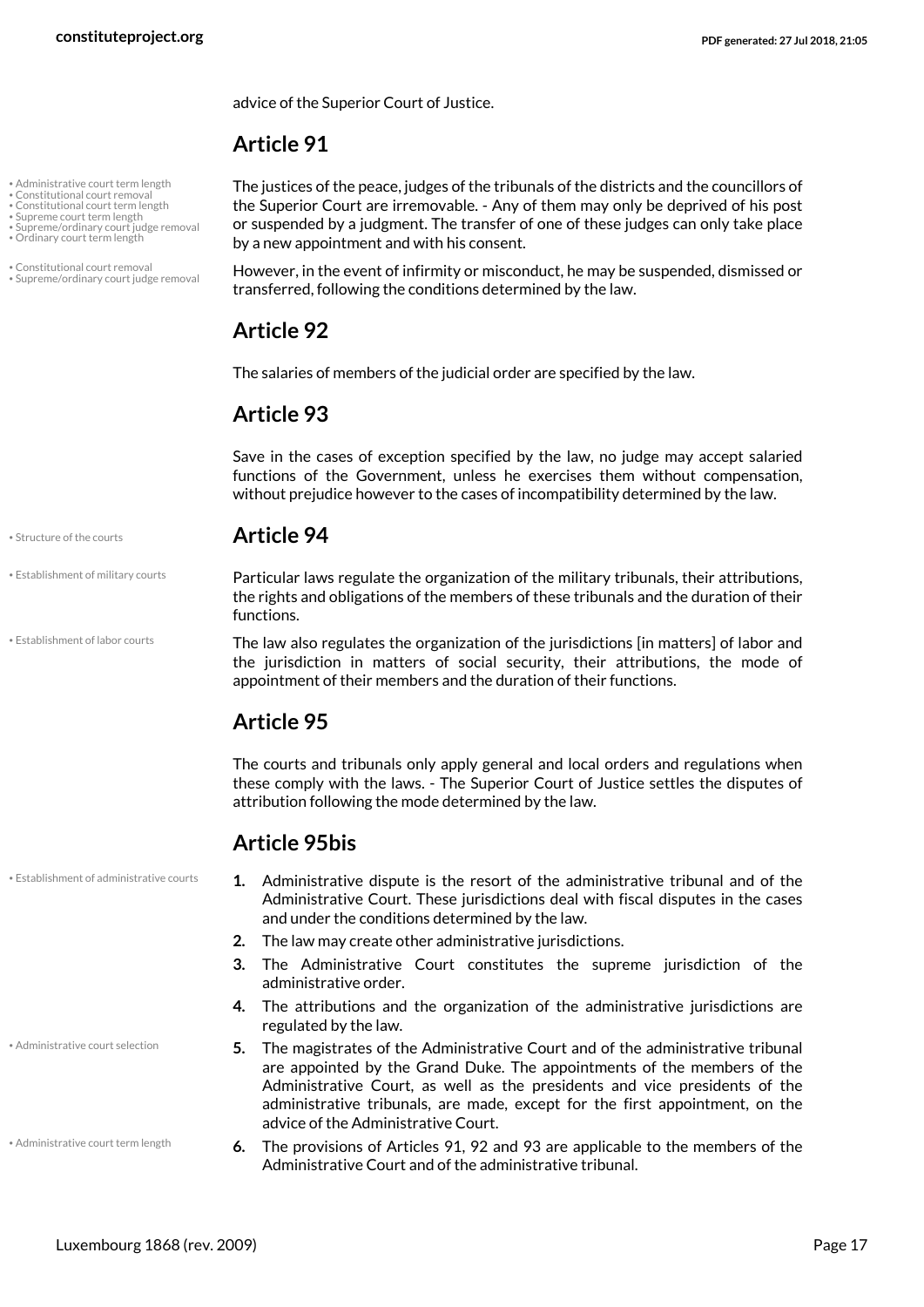#### **Article 95ter**

- Constitutional interpretation • Establishment of constitutional court
- Constitutionality of legislation
- Constitutional court removal
- Constitutional court selection • Constitutional court term length

• Constitutional court powers

- <span id="page-17-8"></span><span id="page-17-6"></span>**1.** The Constitutional Court decides, by means of opinion [arrt], on the conformity of laws with the Constitution.
- <span id="page-17-7"></span>**2.** The Constitutional Court may be referred to [a matter], under title of preliminary opinion [titre prejudiciel]. Following the modalities to be determined by the law, by any jurisdiction to decide on the conformity of the laws, with the exception of the laws concerning the approval of treaties, with the Constitution.
- <span id="page-17-5"></span><span id="page-17-4"></span><span id="page-17-3"></span>**3.** The Constitutional court is composed of the President of the Superior Court of Justice, the President of the Administrative Court, two councillors of the Court of Cassation and of five magistrates appointed by the Grand Duke, on the joint advice of the Superior Court of Justice and of the Administrative Court. The provisions of Articles 91, 92 and 93 are applicable to them. The Constitutional Court consists of one Chamber which sits with five magistrates.
- <span id="page-17-2"></span>**4.** The organization of the Constitutional Court and the manner of the exercise of its attributions, are regulated by the law.

# <span id="page-17-0"></span>**Chapter VII: Of the Public Force**

#### **Article 96**

All which concerns the armed force is regulated by the law.

#### **Article 97**

The organization and the attributions of the forces of [public] order is the subject of a law.

#### **Article 98**

A Civil Guard, whose organization is regulated by the law, may be formed.

# <span id="page-17-1"></span>**Chapter VIII: Of Finances**

### **Article 99**

A tax for the benefit of the State may only be established by a law. - No loan charged to the State may be contracted without the assent of the Chamber. - No real property of the State may be alienated if the alienation is not authorized by a special law. However, a general law may determine a threshold below which a special authorization of the Chamber is not required. - Any acquisition by the State of significant [importante] real property, any realization to the benefit of the State of a large infrastructure project or of a [project] of considerable construction [bdtiment], any significant financial commitment of the State must be authorized by a special law. A general law determines the thresholds above which this authorization is required. - Any charge [which] affects [grevant] the budget of the State for more than one fiscal period may only be established by a special law. - Any charge [or] any communal tax [imposition] may only be established with the consent of the Communal Council. - The law determines the exceptions which experience has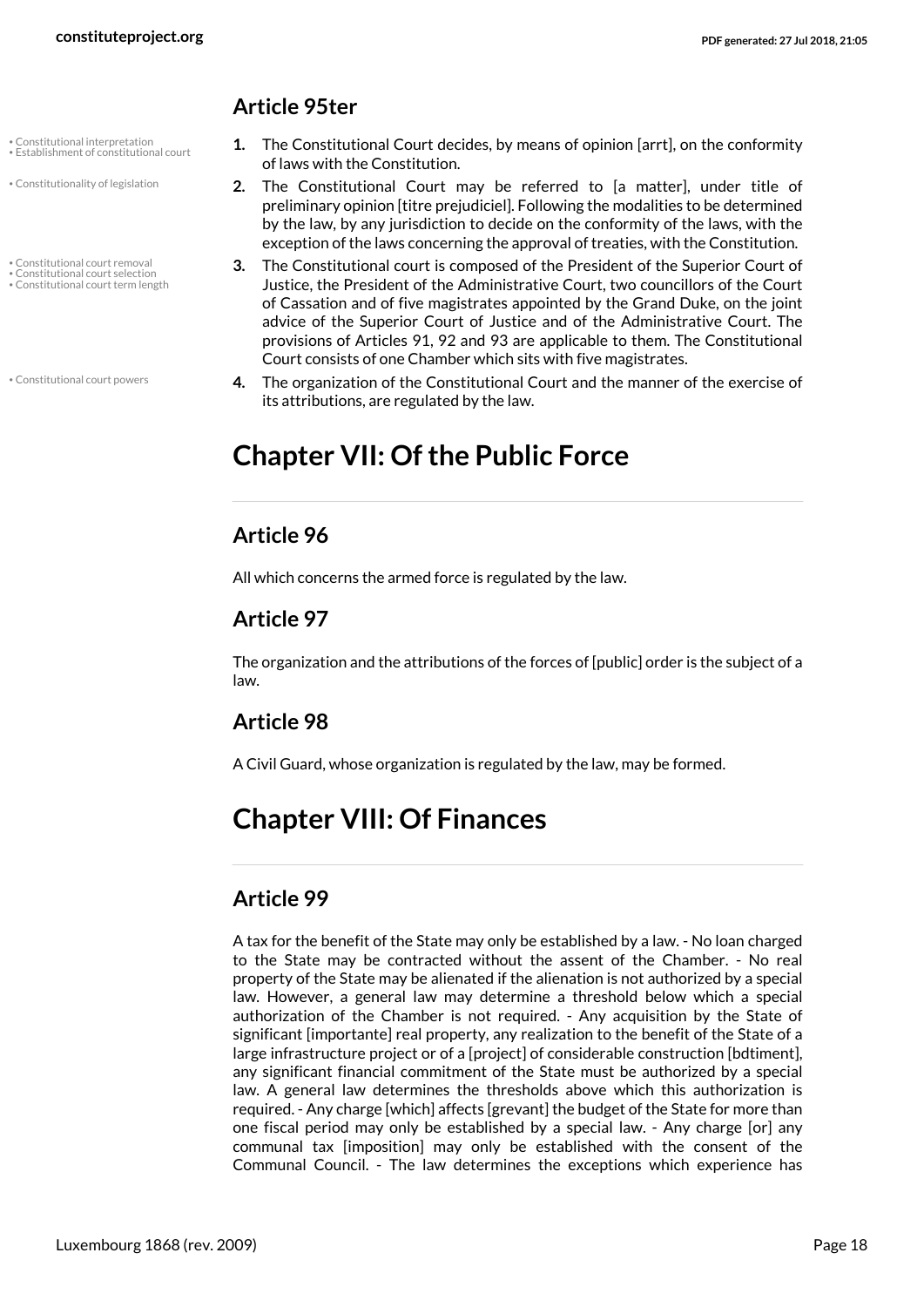demonstrated are necessary concerning communal taxes.

#### <span id="page-18-3"></span>• Tax bills **Article 100**

The taxes for the benefit of the State are voted annually. - The laws which establish them only have force for one year, if they are not renewed.

#### **Article 101**

No privilege may be established in matters of tax. Exemption or reduction may only be established by a law.

#### <span id="page-18-1"></span>• Duty to pay taxes **Article 102**

Save in the cases formally excepted by the law, payment may be required of citizens or of public establishments, [and] only under the title of taxes for the benefit of the State or of the commune.

### **Article 103**

Any pension, affective payment [traitment d'attente] [or] any gratuity charged to the treasury may only be granted in accordance with the law.

#### • Budget bills **Article 104**

Each year, the Chamber adopts [arrte] the law of accounts and votes the budget. All revenues and expenditures of the State must be shown in the budget and in the accounts.

#### **Article 105**

- <span id="page-18-2"></span>**1.** A Court of Accounts is responsible for the control of the financial management of the organs, administrations, and services of the State; the law may confer on it the other missions of control of the financial management of public funds.
- **2.** The attributions and the organization of the Court of Accounts as well as the modalities of its control and of the relations with the Chamber of Deputies are determined by the law.
- **3.** The members of the Court of Accounts are appointed by the Grand Duke on proposal by the Chamber of Deputies.
- **4.** The general account of the State is submitted to the Chamber of Deputies, accompanied by the observations of the Court of Accounts.

#### **Article 106**

The salaries and pensions of the ministers of the religions are a charge to the State and regulated by the law.

<span id="page-18-0"></span>

• Establishment of administrative courts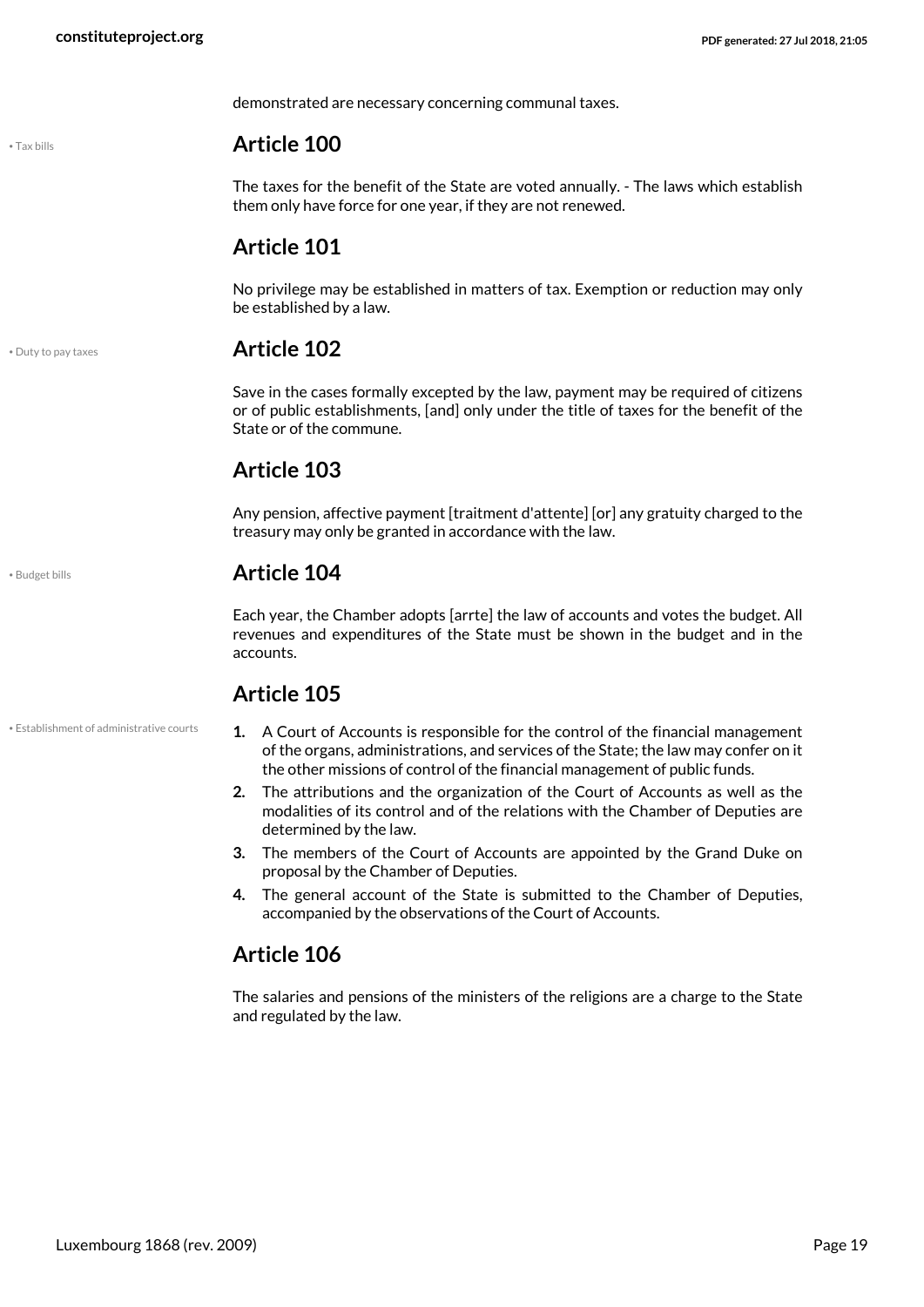# <span id="page-19-0"></span>**Chapter IX: Of the Communes**

<span id="page-19-3"></span>• Head of state powers

<span id="page-19-2"></span>• Federal review of subnational legislation

- <span id="page-19-4"></span>• Municipal government **Article 107**
	- **1.** The communes form autonomous collectivities on a territorial basis, possessing juridical personality and managing by their organs their patrimony and their own interests.
	- **2.** There is in each commune a communal council directly elected by the inhabitants of the commune; the conditions to be an elector or eligible are regulated by the law.
	- **3.** The council establishes annually the budget of the commune and orders the accounts. It may establish the communal regulations, except in case of urgency. It may establish communal taxes, with the approval of the Grand Duke. The Grand Duke has the right to dissolve the council.
	- **4.** The commune is administered under the authority of the college of the mayors and aldermen , of which the members must be chosen from among the communal councillors. The conditions of nationality to which the members of the college of mayors and aldermen must comply are determined by a law voted under the conditions of Article 114 paragraph 2 of the Constitution.
	- **5.** The law regulates the composition, the organization and the attributions of the organs of the commune. It establishes the status of the communal functionaries. The commune participates in the implementation of education in the manner specified by the law.
	- **6.** The law regulates the supervision of the communal administration. It can submit certain acts of the communal organs to the approval of the supervising authority and equally see to their amendment or suspension in case of illegality or of incompatibility with the general interest, without prejudice to the attributions of the judicial or administrative tribunals.

### <span id="page-19-5"></span>**Article 108**

The wording of the acts of civil status and the maintaining of registers are exclusively within the attributions of the communal authorities.

# <span id="page-19-1"></span>**Chapter X: Of Public Establishments**

### **Article 108bis**

The law may create public establishments, endowed with civil personality, of which it determines the organization and object. Within the limits of their specialty, the power to adopt regulations may be granted to them by the law which may furthermore submit this regulation to the approval of the supervising authority or likewise in view of annulment or suspension in case of illegality, without prejudice to the judicial or administrative tribunals.

• National vs subnational laws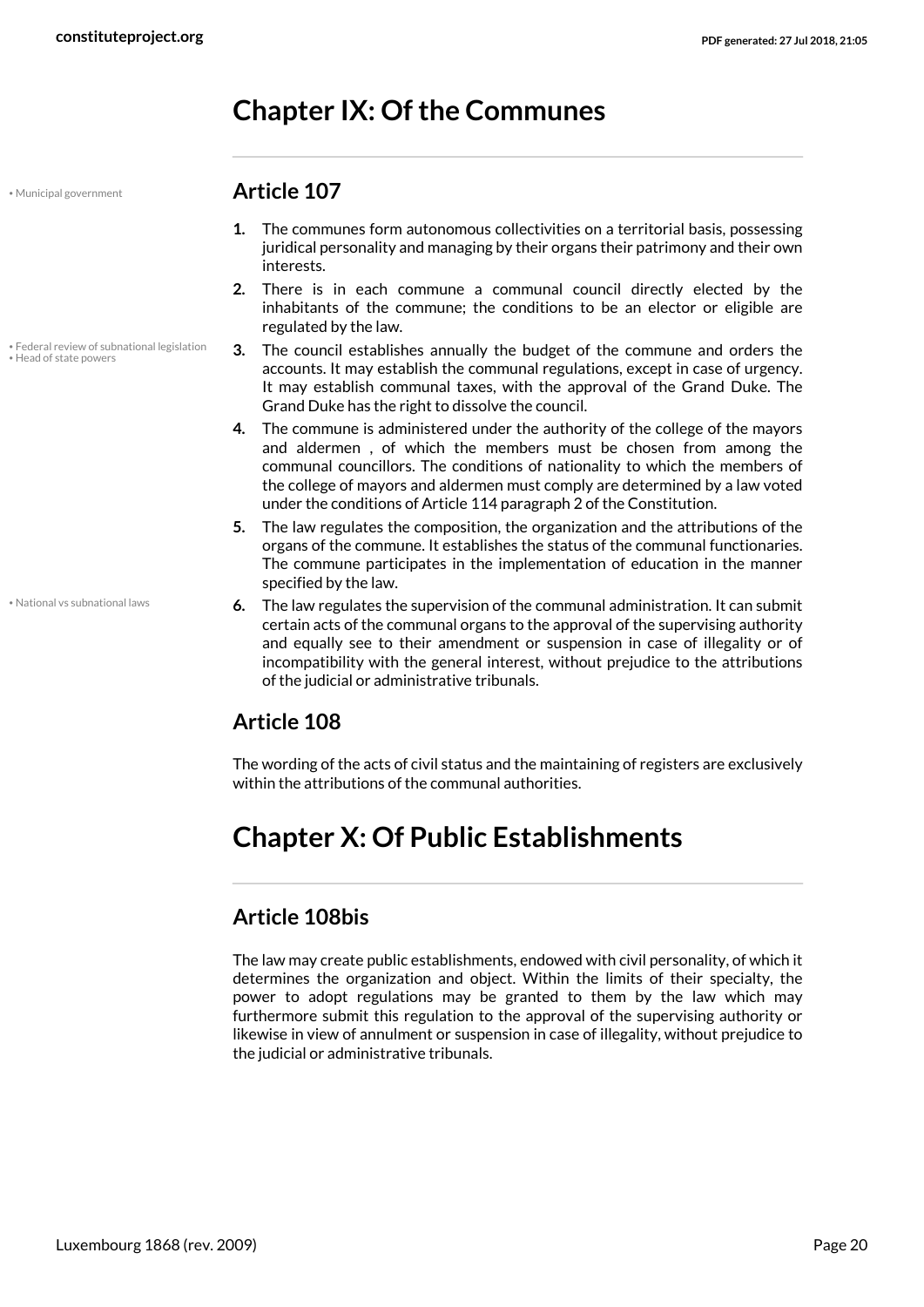# <span id="page-20-0"></span>**Chapter XI: General Provisions**

#### <span id="page-20-2"></span>• National capital **Article 109**

The City of Luxembourg is the capital of the Grand Duchy and the seat of Government. The seat of the Government may only be transferred temporarily for grave reasons.

#### **Article 110**

• Oaths to abide by constitution

- **1.** An oath may only be imposed pursuant to the law, it determines the formula.
- <span id="page-20-3"></span>**2.** All civil public functionaries, before entering into their functions, take the following oath:

"I swear fidelity to the Grand Duke, obedience to the Constitution and to the laws of the State. I promise to fulfill my functions with integrity, exactitude and impartiality."

### **Article 111**

Every foreigner in the territory of the Grand Duchy enjoys the protection granted to persons and to property, save the exceptions established by the law.

### **Article 112**

A law, a decree or a regulation of general or communal administration is only obligatory after having been published in the form determined by the law.

#### **Article 113**

No provisions of the Constitution may be suspended.

• Constitution amendment procedure **Article 114**

<span id="page-20-1"></span>Any revision of the Constitution must be adopted in the same terms by the Chamber of Deputies in two successive votes, separated by an interval of at least three months.

No revision will be adopted if it has not obtained at least two-thirds of the votes of the members of the Chamber; votes by proxy will not be admitted.

The text adopted in the first reading by the Chamber of Deputies is submitted to a referendum, which substitutes for the second vote of the Chamber, if in the two months following the first vote demand for it is made[,] either by more than a quarter of the members of the Chamber, or by twenty-five thousand electors inscribed in the electoral lists for legislative elections. The revision can only be adopted if it receives the majority of the valid suffrage expressed. The law governs the modalities of organization of the referendum.

<span id="page-20-4"></span>• Referenda

#### • Unamendable provisions **Article 115**

<span id="page-20-5"></span>During a regency, no change can be made to the Constitution concerning the constitutional prerogatives of the Grand Duke, his status as well as the order of succession.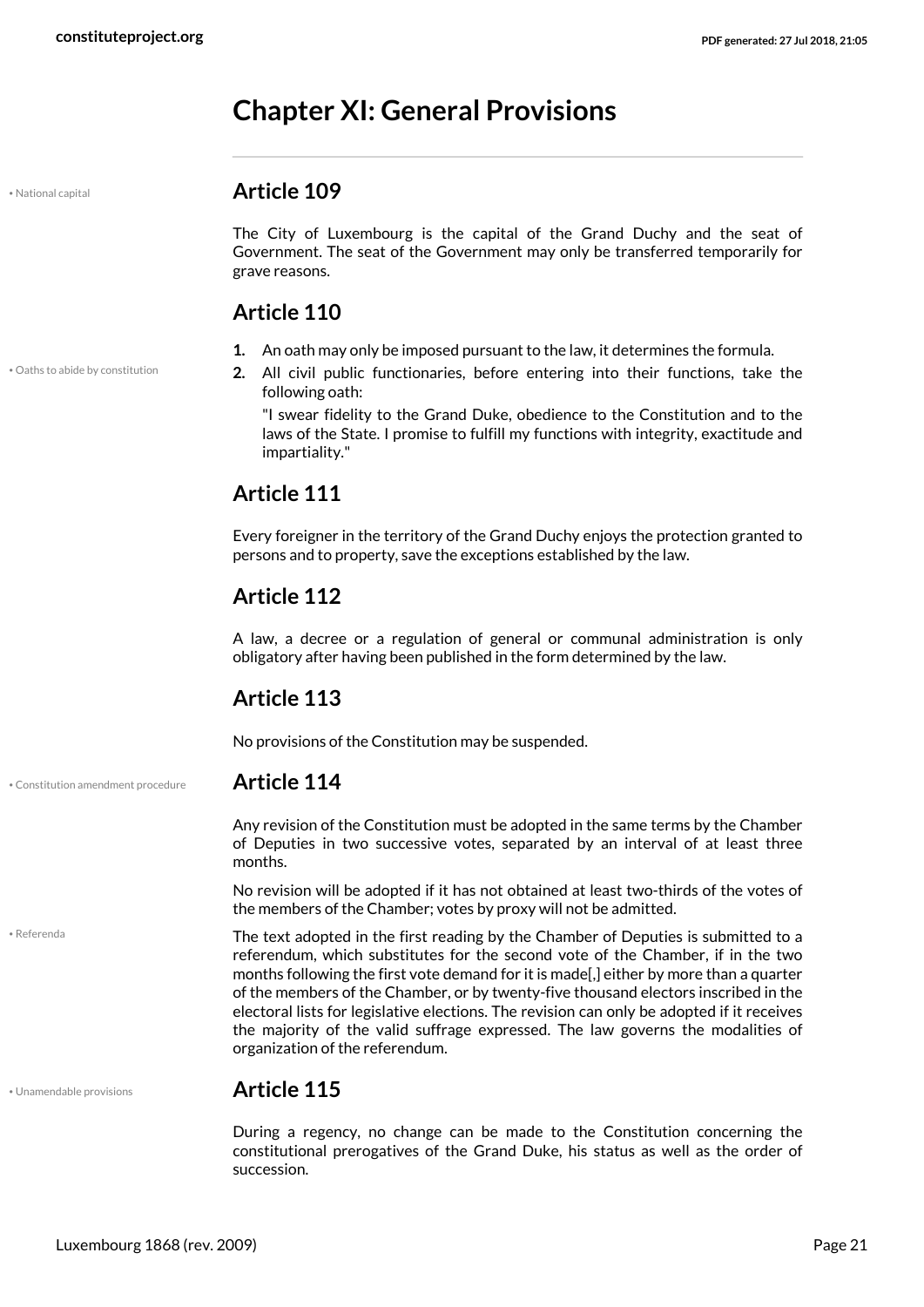# <span id="page-21-0"></span>**Chapter XII: Transitory and Supplementary Provisions**

• Legislative oversight of the executive **Article 116**

<span id="page-21-2"></span>Until provided for by a law, the Chamber of Deputies shall have the discretionary power to accuse a member of the Government, and the Superior Court of Justice, in general assembly, shall judge him, characterizing the offense and determining the penalty. Nevertheless, the penalty may not exceed that of confinement, without prejudice to cases expressly provided for by the penal laws.

#### **Article 117**

From the day the Constitution is executory, all the laws, all the decrees, orders, regulations and other acts which are contrary to it are abrogated.

#### • International human rights treaties **Article 118**

<span id="page-21-1"></span>The provisions of the Constitution are not an obstacle to the approval of the Statute of the International Criminal Court, done at Rome on 17 July 1998, and to the execution of the obligations that result under the conditions specified by the said Statute.

#### **Article 119**

Pending the conclusion of the conventions referred to in Article 22, the current provisions concerning the religions remain in force.

#### **Article 120**

Until the promulgation of the laws and regulations referred to in the Constitution the laws and regulations in force continue to be applicable.

#### **Article 121**

[Abrogated]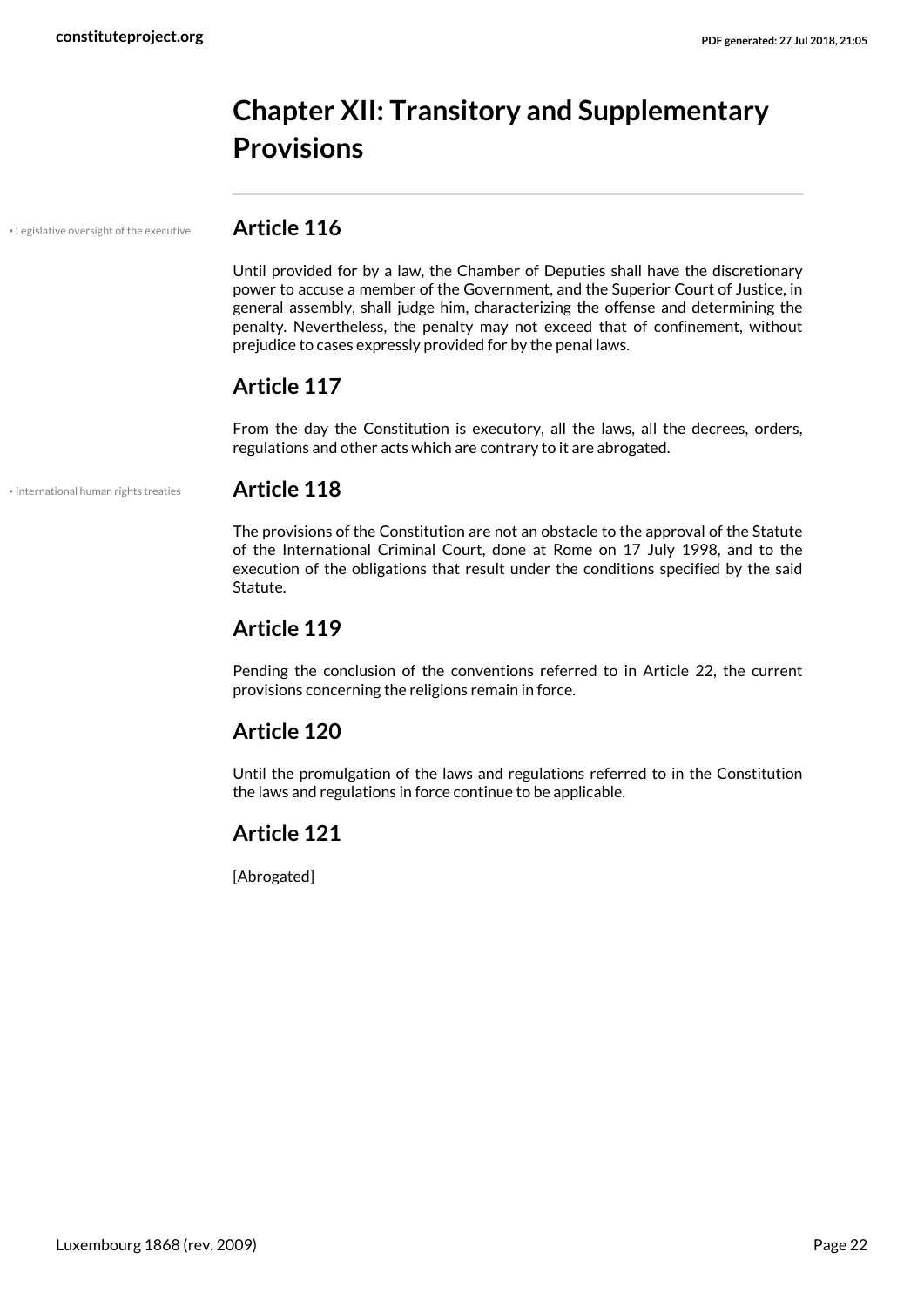### **Topic index**

#### A

| B            |                                                                                                                  |
|--------------|------------------------------------------------------------------------------------------------------------------|
|              |                                                                                                                  |
| $\mathsf{C}$ |                                                                                                                  |
|              |                                                                                                                  |
|              |                                                                                                                  |
|              |                                                                                                                  |
|              |                                                                                                                  |
|              |                                                                                                                  |
|              |                                                                                                                  |
|              |                                                                                                                  |
|              |                                                                                                                  |
|              |                                                                                                                  |
|              |                                                                                                                  |
|              |                                                                                                                  |
|              |                                                                                                                  |
|              |                                                                                                                  |
|              |                                                                                                                  |
| D            |                                                                                                                  |
|              |                                                                                                                  |
|              |                                                                                                                  |
|              | Duty to pay taxes experience in the control of the control of the control of the control of the control of the c |
| E            |                                                                                                                  |
|              |                                                                                                                  |
|              |                                                                                                                  |
|              |                                                                                                                  |
|              |                                                                                                                  |
|              |                                                                                                                  |
|              |                                                                                                                  |
|              |                                                                                                                  |
|              |                                                                                                                  |
|              |                                                                                                                  |
|              |                                                                                                                  |
|              |                                                                                                                  |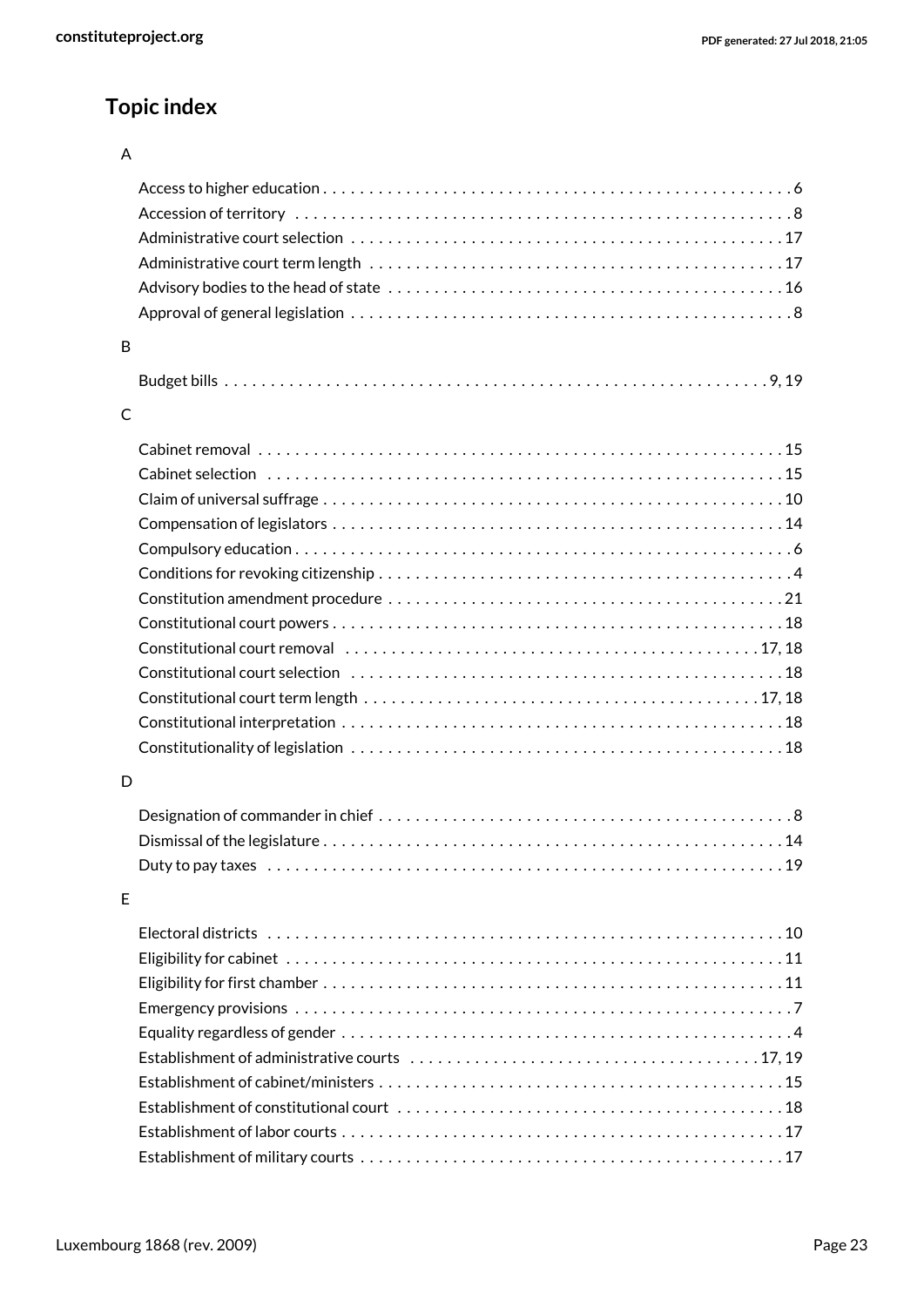| $\overline{F}$<br>G<br>H<br>$\mathbf{I}$ |
|------------------------------------------|
|                                          |
|                                          |
|                                          |
|                                          |
|                                          |
|                                          |
|                                          |
|                                          |
|                                          |
|                                          |
|                                          |
|                                          |
|                                          |
|                                          |
|                                          |
|                                          |
|                                          |
|                                          |
|                                          |
|                                          |
|                                          |
|                                          |
| L                                        |
|                                          |
|                                          |
|                                          |
|                                          |
|                                          |
| M                                        |
|                                          |
|                                          |
|                                          |
| N                                        |
|                                          |
|                                          |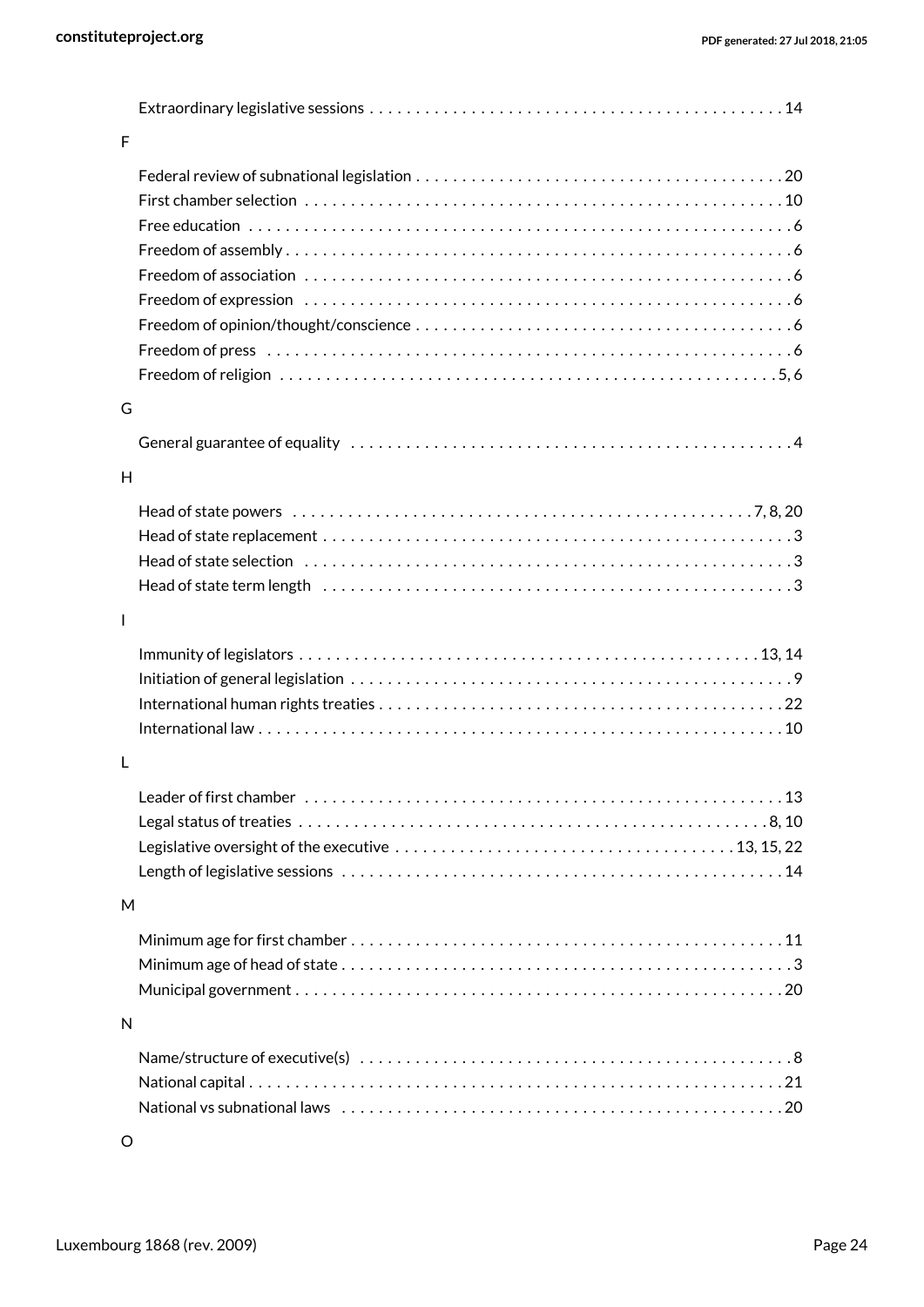|   | Oaths to abide by constitution $\dots\dots\dots\dots\dots\dots\dots\dots\dots\dots\dots\dots\dots3,9,12,21$ |
|---|-------------------------------------------------------------------------------------------------------------|
|   |                                                                                                             |
|   |                                                                                                             |
|   |                                                                                                             |
|   |                                                                                                             |
| P |                                                                                                             |
|   |                                                                                                             |
|   |                                                                                                             |
|   |                                                                                                             |
|   |                                                                                                             |
|   |                                                                                                             |
|   |                                                                                                             |
|   |                                                                                                             |
|   |                                                                                                             |
|   |                                                                                                             |
|   |                                                                                                             |
| Q |                                                                                                             |
|   |                                                                                                             |
|   |                                                                                                             |
| R |                                                                                                             |
|   |                                                                                                             |
|   |                                                                                                             |
|   |                                                                                                             |
|   |                                                                                                             |
|   |                                                                                                             |
|   |                                                                                                             |
|   |                                                                                                             |
|   |                                                                                                             |
|   |                                                                                                             |
|   |                                                                                                             |
|   |                                                                                                             |
|   |                                                                                                             |
|   |                                                                                                             |
|   |                                                                                                             |
|   |                                                                                                             |
|   |                                                                                                             |
|   |                                                                                                             |
|   |                                                                                                             |
|   |                                                                                                             |
|   |                                                                                                             |
|   |                                                                                                             |
| S |                                                                                                             |
|   |                                                                                                             |